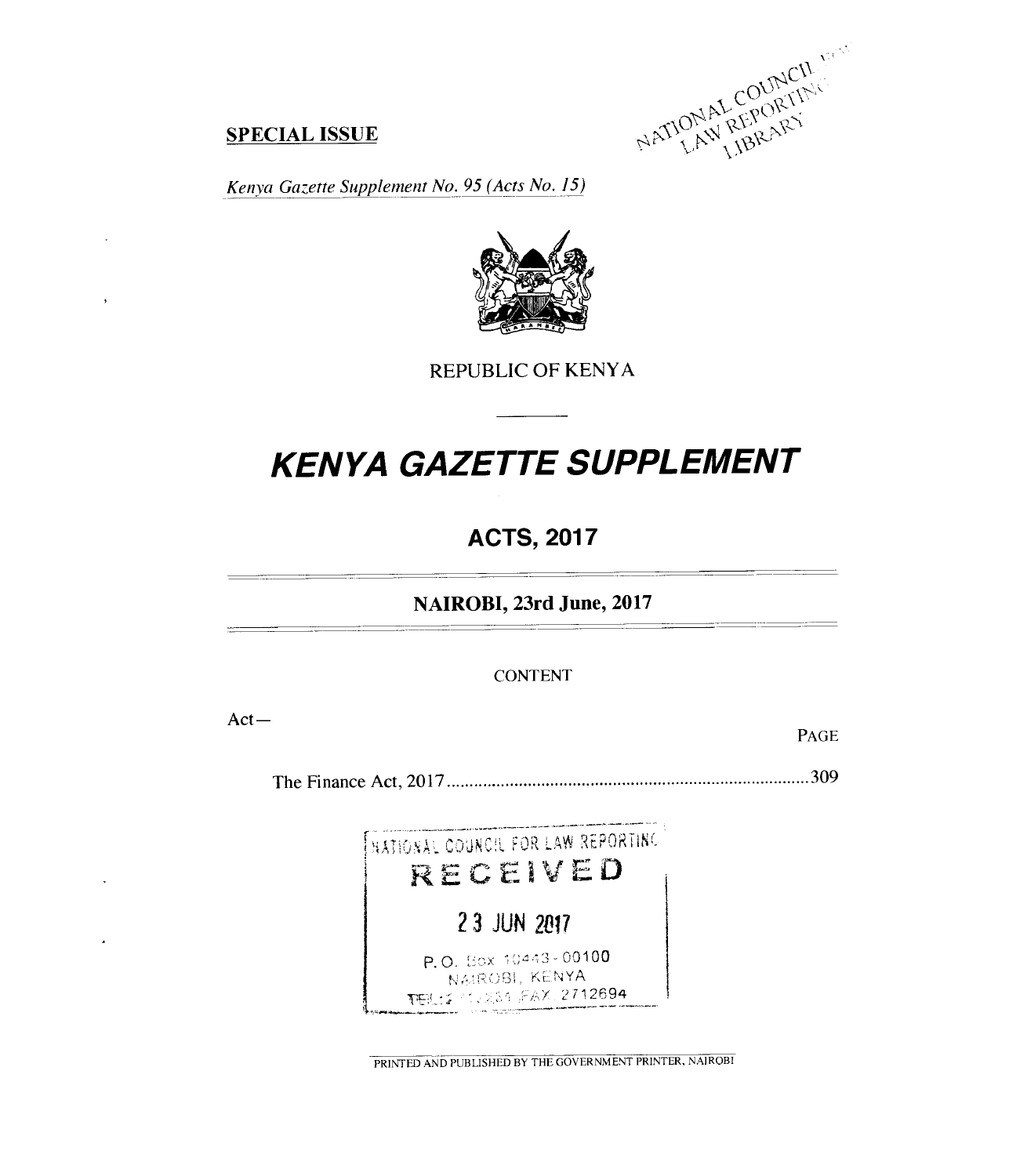### **THE FINANCE ACT No. 15 of 2017**

*Date of Assent: 21st June, 2017* 

*Date of Commencement: See Section 1* 

#### **AN ACT of Parliament to amend the law relating to various taxes and duties and for matters incidental thereto**

**ENACTED** by the Parliament of Kenya, as follows—

#### **PART I—PRELIMINARY**

**1.** This Act may be cited as the Finance Act, 2017, and shall come into operation, or be deemed to have come into operation, as follows—

- (a) sections 3, 4, 5, 6, 7, 8, 9, 10, 11, 12, 13, 14, 21, 22, 24, 25, 26, 27 and 28 on the 3rd April, 2017;
- (b) sections 47, 48, 55, 56 and 57, on the 1st July, 2017;
- (c) all other sections on the 1st January, 2018.

#### **PART II—EXCISE DUTY**

**2.** Section 10 of the Excise Duty Act, 2015, is amended by deleting the word "annually" and substituting therefor the words "every two years".

**3.** Section 15 of the Excise Duty Act, 2015, is amended in subsection (1) by inserting the words "or illuminating kerosene" immediately after the word "spirit" appearing in paragraph (d).

**4.** Section 29 of the Excise Duty Act, 2015, is amended in subsection (1) by deleting paragraph (b) and substituting therefor the following new paragraph —

> "(b) the excise duty has been paid in respect of spirits or illuminating kerosene that have subsequently been used by a licensed or registered manufacturer to manufacture unexcisable goods."

**5.** The First Schedule to the Excise Duty Act, 2015, is amended —

 $(a)$  in Part I-

(i) by deleting the expression "Shs. 175 per litre" appearing in the second column against the description "spirits of undenatured ethyl Amendments of the First Schedule to No. 23 of 2015.

Amendment of section 10 of No. 23 of 2015.

Amendment of section 15 of No. 23 of 2015.

Amendment of section 29 of No. 23 of 2015.

Short title and commencement.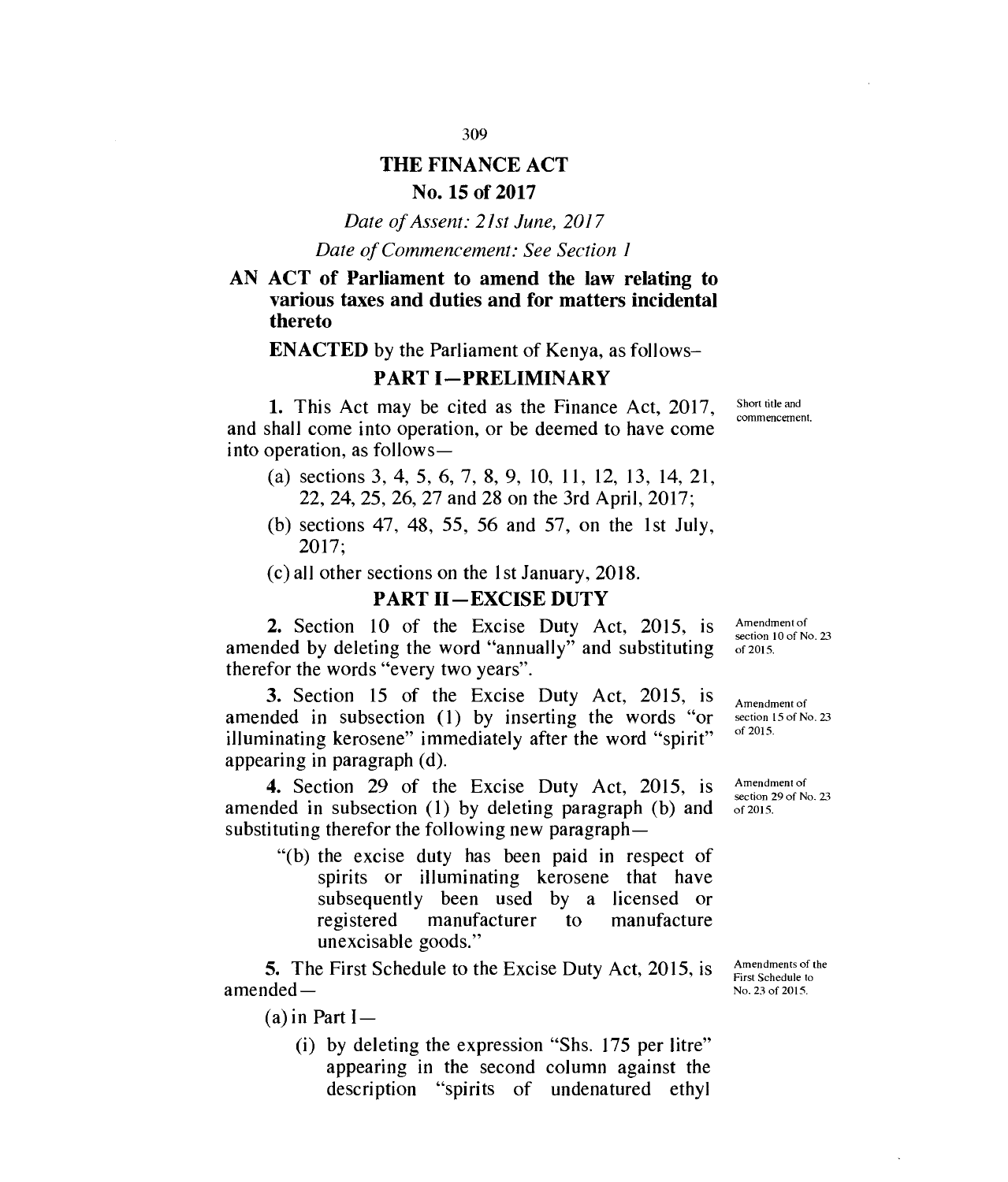alcohol; spirits liqueurs and other spirituous beverages of alcoholic strength exceeding 10%" and substituting therefor the expression "Shs. 200 per litre";

(ii) by deleting the description "cigarettes containing tobacco or tobacco substitutes" and the corresponding rates of excise duty and substituting therefor the following—

| Cigarette with filters     | $\vert$ Shs 2,500 per  |
|----------------------------|------------------------|
| (Hinge lid and soft cap)   | mille                  |
| Cigarettes without filters | $\vert$ Shs. 1,800 per |
| $\int$ (plain cigarettes)  | mille                  |

- (iii) by deleting the words "at the beginning of every financial year" in paragraph 2(1) and substituting therefor the words "every two years".
- (b) in Part III, by inserting the following new definition in proper alphabetical sequence—

"powdered beer" means any powder, crystals or any other dry substance which, after being mixed with water or any other nonalcoholic beverage, ferments to, or otherwise becomes an alcoholic beverage.

**6.** The Second Schedule to the Excise Duty Act, 2015, is amended—

- Amendment of Second Schedule to No. 23 of 2015.
- (a) in paragraph 5 of Part A, by inserting the words "or St John Ambulance" immediately after the words "Kenya Red Cross";
- (b) in the proviso to Paragraph 6 of Part  $A -$ 
	- (i) by deleting the words "equivalent value" and inserting the words "whose current retail selling price shall not exceed that of the previously owned left-hand drive vehicle";
	- (ii) by deleting paragraph (c);
- (c) in paragraph 10, by inserting the words "or purchased locally" immediately after the word "imported".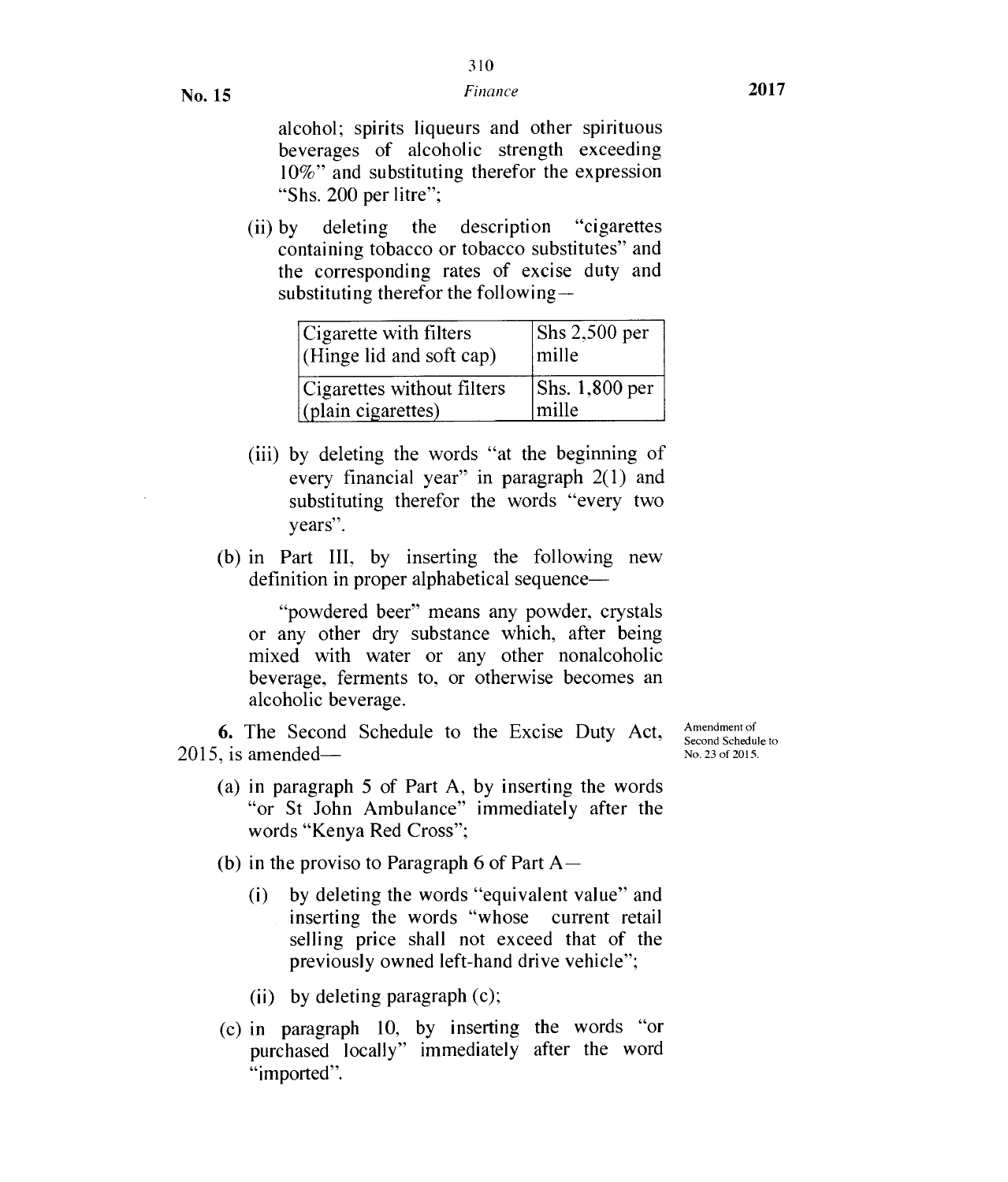# 311

**2017** *Finance* 

#### **PART III—VALUE ADDED TAX**

**7.** Section 2 of the Value Added Tax Act, 2013, is amended—

(a) in subsection (1) by inserting the following new definitions in proper alphabetical sequence—

"Islamic finance arrangement" has the meaning assigned to it in section 2 of the Income Tax Act; Cap. 470.

"Islamic finance return" has the meaning assigned to it in section 2 of the Income Tax Act;

*"Sukuk"* has the meaning assigned to it in section 2 of the Public Finance Management Act, 2012;

(b) by inserting the following new subsection immediately after subsection  $(2)$ —

"(3) For the purposes of this Act—

- (a) Islamic finance return is treated as interest, whether received or paid on a financial arrangement; and
- (b) reference to "interest" includes a reference to Islamic finance return.".

**8.** Section 11 of the Value Added Act Tax, 2013, is amended—

- (a) in paragraph (b), by deleting the word "and" and substituting therefor the word "or"; and
- (b) in paragraph (c), by inserting the word "where" at the beginning thereof.

**9.** The First Schedule to the Value Added Tax Act, 2013 is amended—

(a) in Section A of Part  $1-$ 

- (i) by deleting paragraph 31-Agricultural pest control products;
- (ii) by deleting the word "blind" appearing in paragraph 39(1)(b) and substituting therefor the word "disabled";
- (iii) by deleting paragraph 42;
- (iv) by deleting the following items –

Amendment of section 11 of No. 35 of 2013.

Amendment of First Schedule to No. 35 of 2013.

No. 18 of 2012.

Amendment of

section 2 of No. 35 of 2013.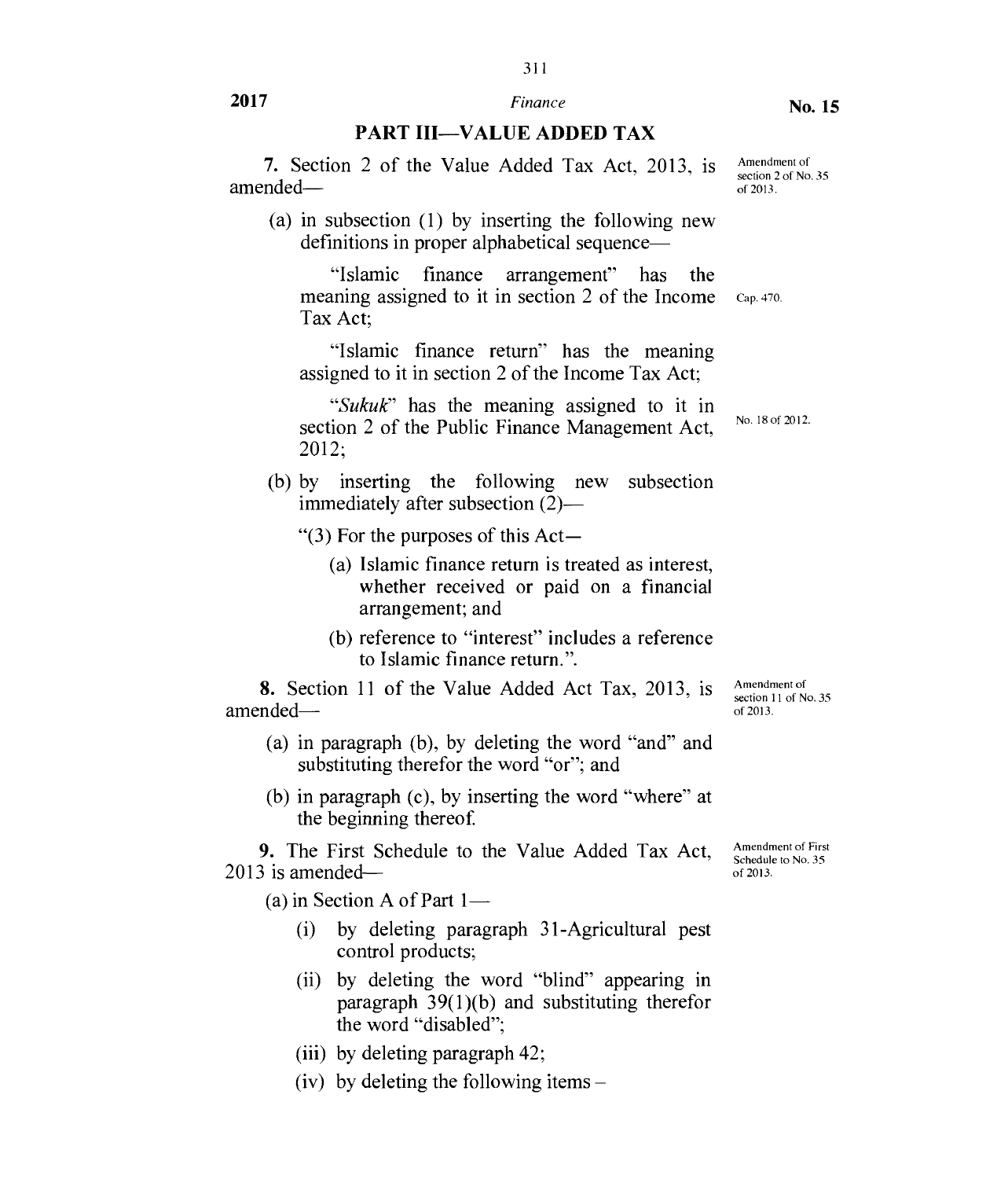1101.00.00 – Wheat or meslin flour and ordinary bread;

- (v) in paragraph  $63-$ 
	- (a) by inserting the words "equipment and apparatus" immediately after the word "goods";
	- (b) by inserting the words "with a minimum bed capacity of fifty" immediately after the word "hospitals".
- (vi) in paragraph 66, by inserting the following new sentence immediately after the word "energy"—

"Clean cook stoves" includes clean and energy saving cook stoves with tariff number 7321, as well as their parts and raw materials that are either imported or sourced locally, provided that the stoves meet ISO/IWA 11:2012 standards of tier 2-4 for fuel efficiency, as determined by the Kenya Bureau of Standards.

(vii) by inserting the following new paragraphs immediately after paragraph 87—

88. Goods falling under tariff number 4907.00.90.

89. Any other aircraft spare parts imported by aircraft operators or persons engaged in the business of aircraft maintenance upon recommendation by the competent authority responsible for civil aviation.

90. Inputs for the manufacture of pesticides upon recommendation by the Cabinet Secretary for the time being responsible for matters relating to agriculture.

91. Specially designed locally assembled motor vehicles for transportation of tourists, purchased before clearance through Customs by tour operators upon recommendation by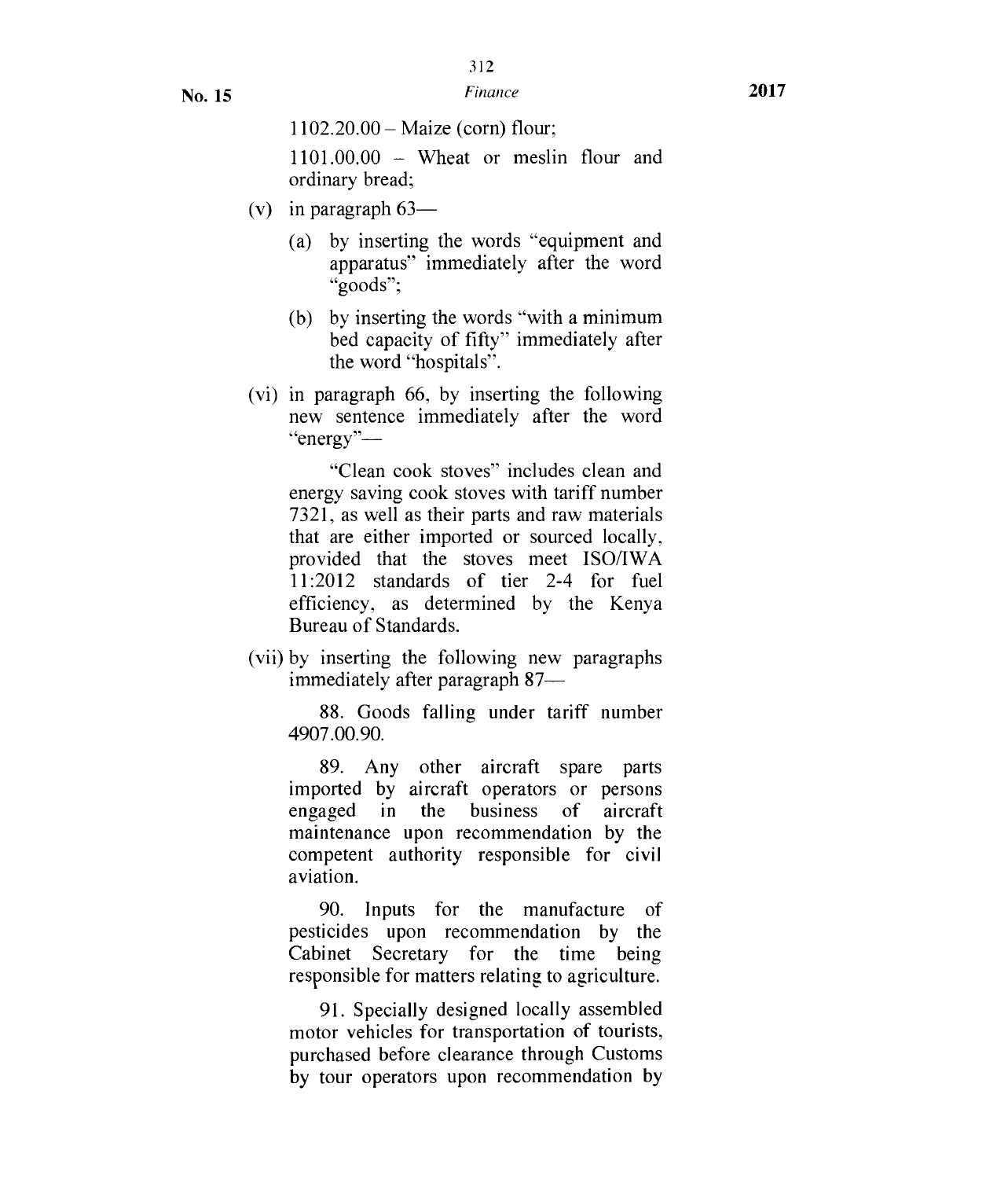- (i) the vehicles shall at all times be registered and operated by a company that is licenced under the Tourism Vehicle Regime;
- (ii) the vehicles shall be used exclusively for the transportation of tourists;
- (iii) the vehicles shall have provisions for camping, rescue and first aid equipment, luggage compartments and communication fittings; and
- (iv) any other condition the Commissioner may impose:

Provided that tax shall become payable upon change of use or disposal of the vehicle for other use."

92. Transportation of cargo to destinations outside Kenya.

93. Materials for the construction of grain storage, upon recommendation by the Cabinet Secretary for the time being responsible for agriculture.

- $(b)$  in Part II-
	- (i) by inserting the word *"Sukuk"* immediately after the word "bonds" appearing in subparagraph  $1(k)$ ; and
	- (ii) by adding a new paragraph immediately after subparagraph (m) as follows—
		- (n) asset transfers and other transactions related to the transfer of assets into Real Estates Investment Trusts and Asset Backed Securities.
		- (o) any services set out in items (a) to (n) that are structured in conformity with Islamic finance.

10. The Second Schedule to the Value Added Tax Act, 2013, is amendedAmendment of Second Schedule to No 35 of 2013.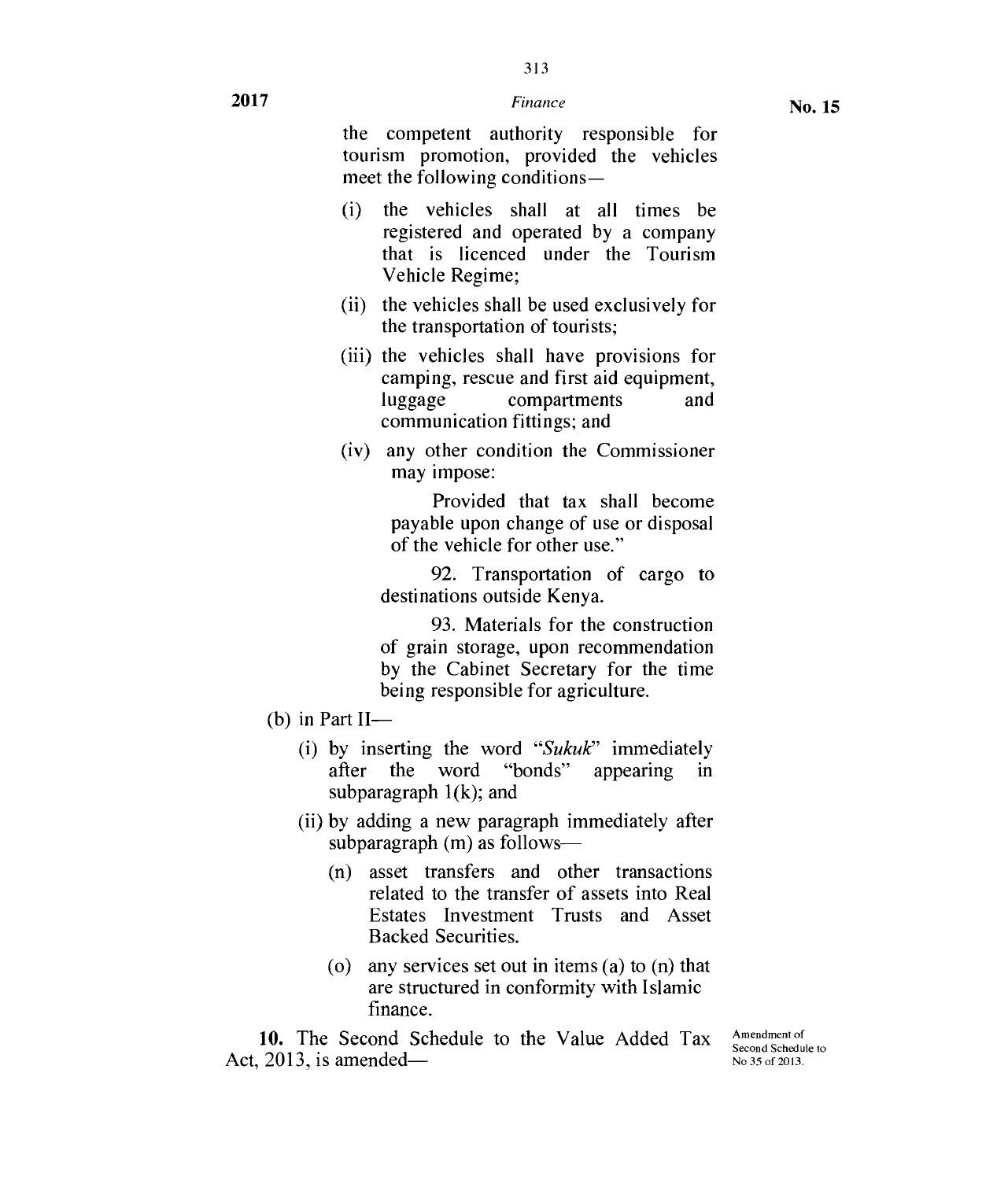(a) in Part A, by inserting the following new paragraphs immediately after paragraph 12 —

13. The supply of maize (corn) flour, ordinary bread and cassava flour, wheat or meslin flour and maize flour containing cassava flour by more than ten per-cent in weight.

14 Taxable goods supplied to marine fisheries and fish processors upon recommendation by the relevant state department.

15. Milk and cream, not concentrated nor containing added sugar or other sweetening matter, of tariff numbers-

0401.10.00—of a fat content, by weight, not exceeding 1%;

0401.20.00—of a fat content, by weight, exceeding 1% but not exceeding 6%;

0401.40.00—of a fat content, by weight, exceeding 6% but not exceeding 10%;

0401.50.00—of a fat content, by weight, exceeding 10%.

16. All inputs and raw materials whether produced locally or imported, supplied to manufacturers of agricultural pest control products upon recommendation by the Cabinet Secretary for the time being responsible for agriculture.

17. Agricultural pest control products.

- (b) in Part  $B$ 
	- (i) by deleting the words "of equivalent value" appearing in subparagraph (iii) of the proviso to 6(3)(c) and substituting therefor the words "whose current retail selling price does not exceed that of the previously owned lefthand-drive vehicle":
	- (ii) by deleting paragraph  $6(3)$  (iii) (C);
	- (iii) by inserting the word "services" immediately after the word "goods" appearing in paragraph 4;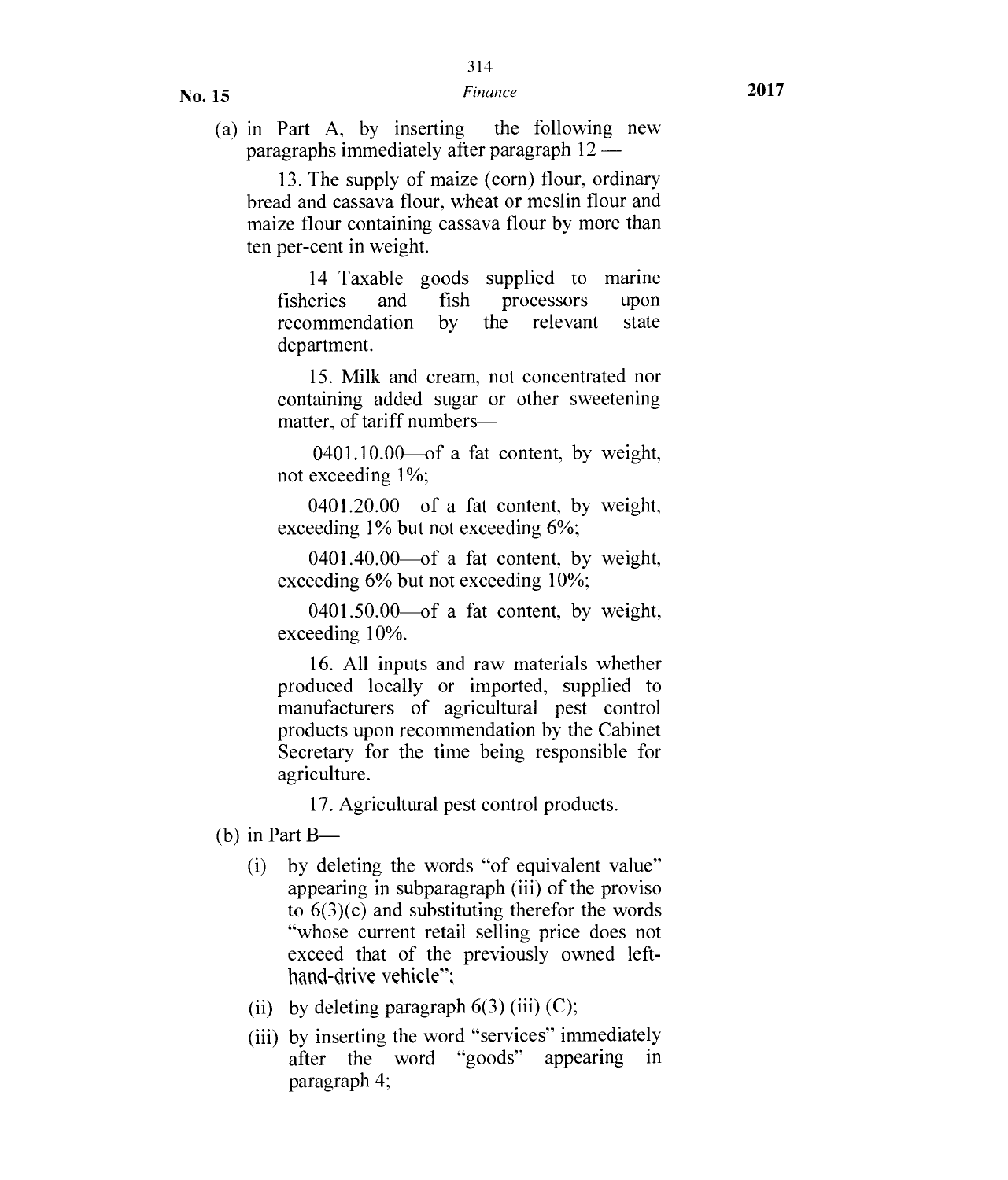# 315

#### **No. 15**

**2017** *Finance* 

- (iv) by inserting the words "and services" immediately after the word "goods" appearing in paragraph 8;
- (c) in Part C, by deleting the tariff Nos. 3003.10.00 and 3003.90.00 and substituting therefor the following—

| Tariff No. | Description |
|------------|-------------|
|------------|-------------|

3003.10.00 - Medicaments containing penicillin or derivatives thereof, with penicillanic acid structure, or streptomycins or their derivatives.

3003.90.00 - Other.

### **PART IV—INCOME TAX**

- **11.** Section 2 of the Income Tax Act is amended—
- (a) by inserting the following new definitions in proper alphabetical sequence—

"Islamic finance arrangement" means all financial arrangements, including transactions, instruments, products or related activities that are structured in accordance with Islamic law;

"Islamic finance return" means any amount received or paid in relation to *Sukuk* or an Islamic finance arrangement;

*"Sukuk"* has the meaning assigned to it in the Public Finance Management Act, 2012;

(b) by adding the words "or an Islamic finance return" at the end of the definition of the word "interest".

12.Section 15 of the Income Tax Act is amended in subsection **(2)** by inserting the following new paragraph immediately after paragraph (z)—

(aa) expenditure incurred in that year of income on donations to the Kenya Red Cross, county governments or any other institution responsible for the management of national disasters to alleviate the effects of a national disaster declared by the President.

Amendment of section 2 of Cap. 470.

No. 18 of 2012.

Amendment of section 15 of Cap. 470.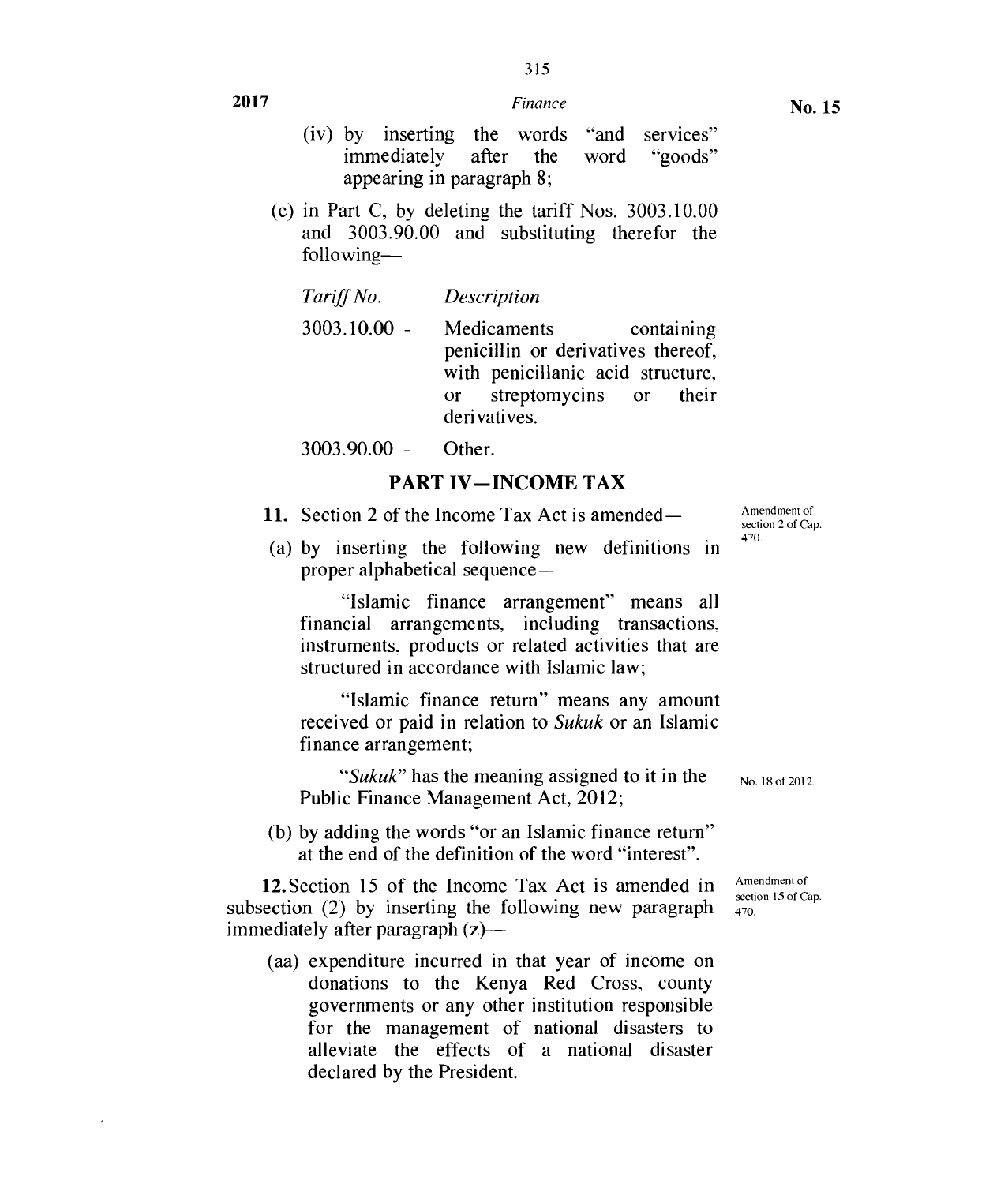316

**No. 15** *Finance* **2017** 

Insertion of new section 18A in Cap.

470.

**13.** The Income Tax Act is amended by inserting the following new section immediately after section 18—

Ascertainment of gains **18A.** (1) Where a resident entity or profits of business in a non-preferential tax operating in a preferential tax regime carries on business-

- (a) with a related resident person not operating in a preferential tax regime; and
- (b) the business produces to the resident person not operating in a preferential tax regime either no profits or less than the ordinary profits which would have been expected to accrue from that business if there had been no such relationship,

then, the gains or profits of that resident person from that business shall be deemed to be the amount that might have been expected to accrue if the course of that business had been conducted by independent persons dealing at arm's length.

(2) For the purposes of this section, the expression "preferential tax regime", with respect to an item of income or profit, means any legislation, regulation or administrative practice which provides a preferential rate of taxation to such income or profit, including reductions in the tax rate or the tax base.

14.The Income Tax Act is amended by repealing section 108.

15.The First Schedule to the Income Tax Act is amended in Part I by inserting a new paragraph immediately after paragraph 54 as follows—

55. Dividends paid by Special Economic Zone Enterprise, developers or operators to any nonresident person.

**16.** The Second Schedule to the Income Tax Act is amended in paragraph 24 by inserting the following new subparagraph immediately after subparagraph (g)—

Repeal of section 108 of Cap. 470.

Amendment of First Schedule to Cap. 470.

Amendment of Second Schedule to Cap. 470.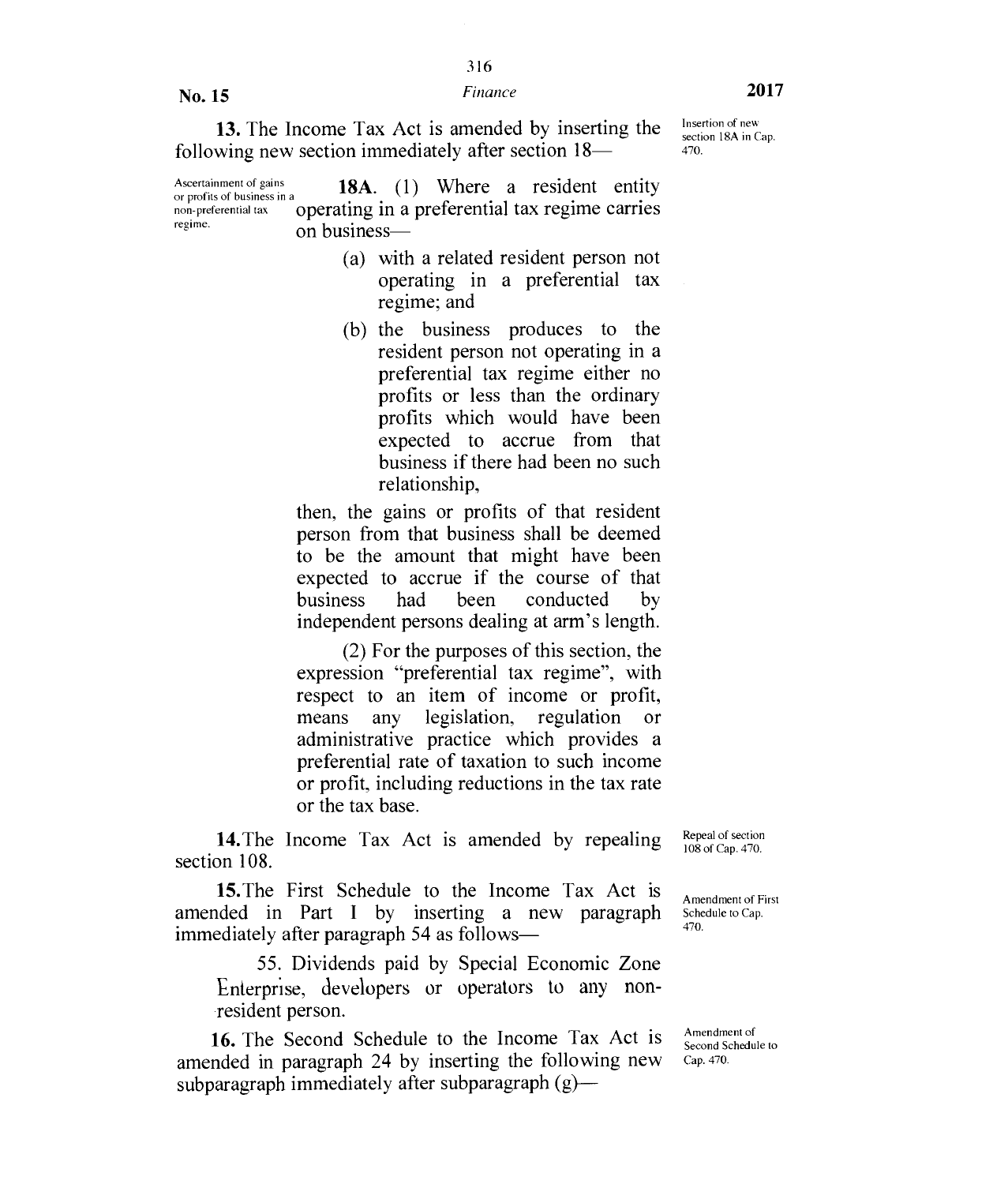"(h) on the construction of transportation and storage facilities for petroleum products by the Kenya Pipeline Company Limited".

17. The Second Schedule to the Income Tax Act is amended by inserting a new paragraph immediately after paragraph 24B as follows-

Amendment of Second Schedule to Cap. 470.

#### **24C. Capital expenditure on buildings and machinery for use in a Special Economic Zone**

Subject to this Schedule, where capital expenditure is incurred on the construction of a building or on the purchase and installation of machinery by or for a Special Economic Zone Enterprise for use by the enterprise in carrying out the business activities for which it was licensed, the enterprise shall be entitled to an investment deduction, equal to one hundred percent of the capital expenditure, against the gains or profits of that enterprise in the year in which the building or machinery is first used.

#### **24D. Capital expenditure on buildings and machinery for use in a Special Economic Zone outside Nairobi and Mombasa Counties**

Subject to this Schedule, where capital expenditure is incurred on the construction of a building or on the purchase and installation of machinery by or for a Special Economic Zone Enterprise located outside Nairobi and Mombasa Counties, for use by the enterprise in carrying out the business activities for which it was licensed, the enterprise shall be entitled to an investment deduction, equal to one hundred and fifty percent of the capital expenditure, against the gains or profits of that enterprise in the year in which the building or machinery is first used.

18. The Third Schedule to the Income Tax Act is amended —

Amendment of Third Schedule to Cap. 470.

(a) in item 1 of Head A (Resident Personal Relief) by deleting the expression "fifteen thousand three hundred and sixty" and substituting therefor the expression "sixteen thousand eight hundred and ninety six";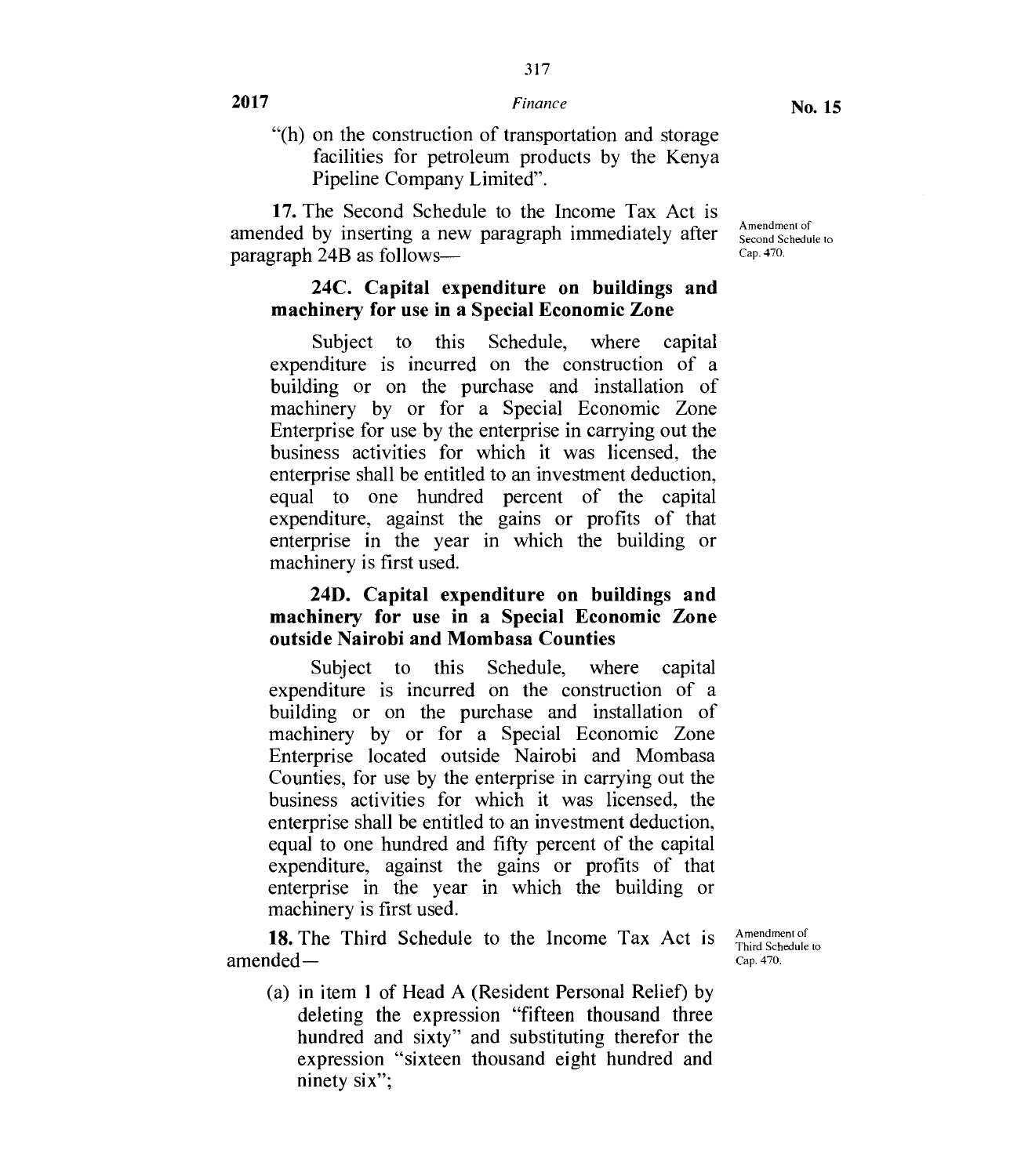- (b) in Head  $B-$ 
	- (i) by deleting items 1 and  $1A$  (Rates of Tax) and substituting therefor the following new items
	- 1. The individual rates of tax shall be—

| On the first Shs. 147,580      | $10\%$ |
|--------------------------------|--------|
| On the next Shs. 139,043       | 15%    |
| On the next Shs. 139,043       | 20%    |
| On the next Shs. 139,043       | 25%    |
| On all income over Shs 564,709 | 30%    |

1A. The wife's employment, wife's professional and wife's self-employment income rates of tax shall be:

| On the first Shs. 147,580       | 10%    |
|---------------------------------|--------|
| On the next Shs. 139,043        | 15%    |
| On the next Shs. 139,043        | 20%    |
| On the next Shs. 139,043        | 25%    |
| On all income over Shs. 564,709 | $30\%$ |

- (ii) in item 2 by  $-$ 
	- (a) inserting the expression "whether the enterprise sells its products to markets within or outside Kenya" immediately after the word "enterprise" appearing in paragraph (h);
	- (b) adding the following new subparagraph immediately after subparagraph (i)—
		- "(j) in the case of company whose business is local assembling of motor vehicles, fifteen per cent for the first five years from the year of commencement of its operations".

Provided that the rate of fifteen per cent shall be extended for a further period of five years if the company achieves a local content equivalent to fifty per cent of the exfactory value of the motor vehicles.

- (c) in item  $3$  by
	- (i) deleting the proviso to paragraph (a) and substituting therefor the following new proviso-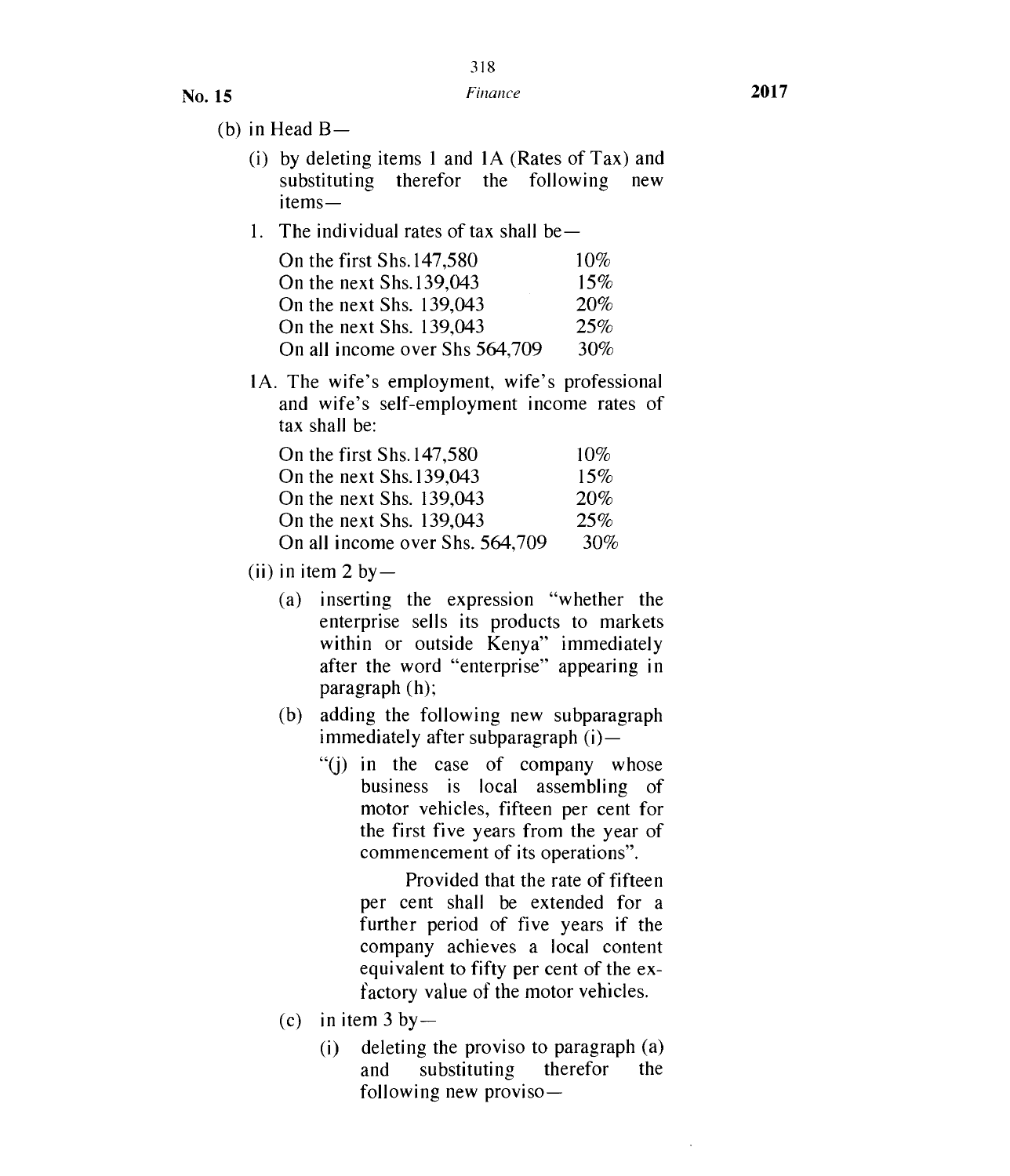Provided that—

- (a) the rate applicable to any payments made by Special Economic Zone Enterprise, Developer or Operator to a nonresident persons shall be 5% of the gross amount payable.
- (b) the rate applicable to the citizen of the East African Community Partner States in respect of consultancy fee shall be fifteen per cent of the gross sum payable.
- (ii) by inserting the following proviso at the end of paragraph  $(b)$ —

Provided that the rate applicable to any royalty paid by any Special Economic Zone Enterprise, Developer or Operator to a nonresident person shall be 5% of the gross amount payable.

- (iii) inserting the following subparagraph at the end of paragraph (e)—
	- (iii) in respect of interest paid by any Special Economic Zone Enterprise, Developer or Operator to a nonresident<br>persons, 5% of the gross of the gross amount payable.
- (iv) in paragraph  $5(d)(ii)$  by deleting the tabulation of rates and income bands at the end and substituting therefor the following new rates and income bands—

| On the first Shs. 147,580          | 10% |
|------------------------------------|-----|
| On the next Shs. 139,043           | 15% |
| On the next Shs. 139,043           | 20% |
| On the next Shs. 139,043           | 25% |
| On all income over Shs 564,709 30% |     |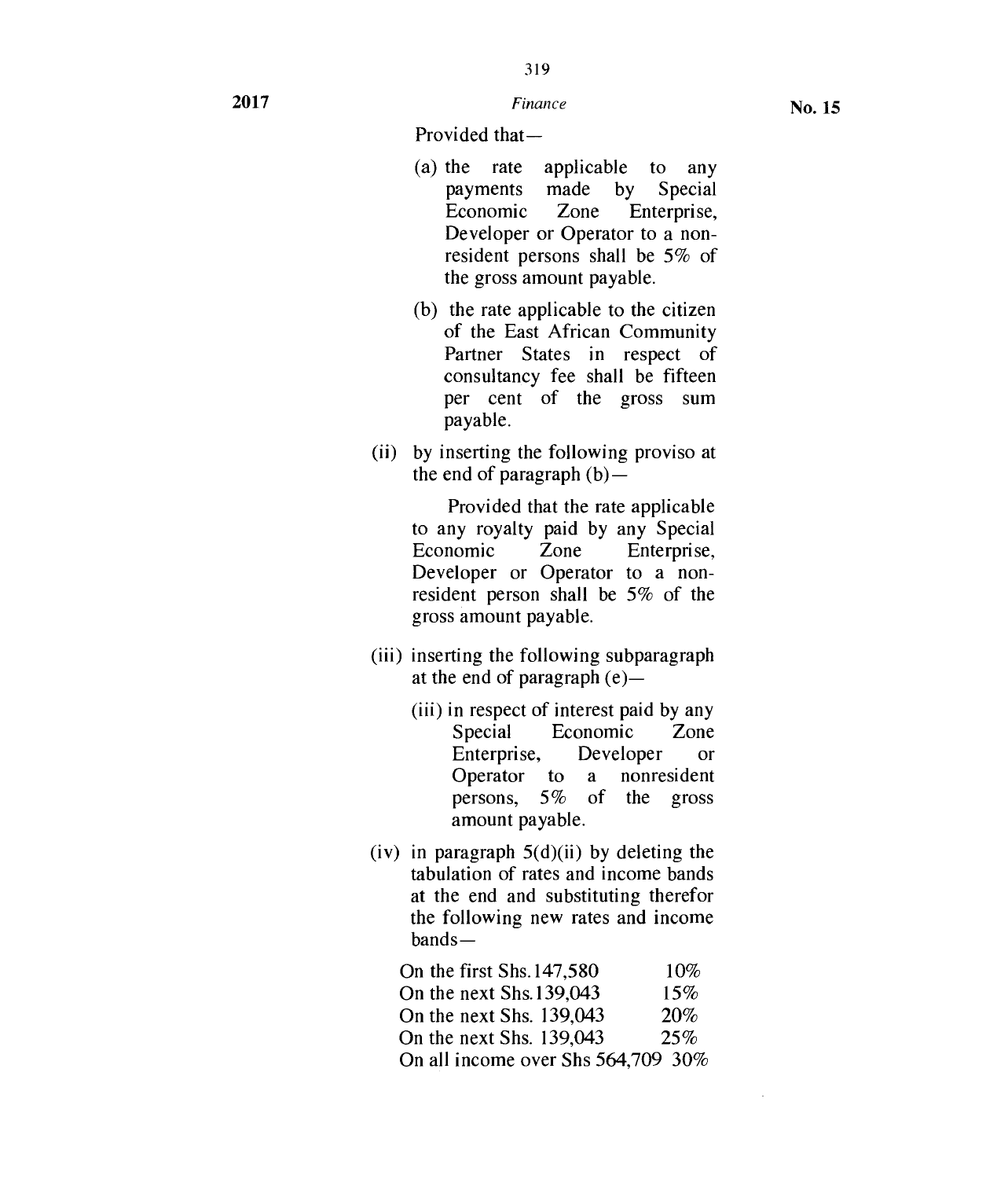#### **PART V—TAX PROCEDURES**

19.Section 3 of the Tax Procedures Act, 2015, is amended in the definition of the term "tax decision" by deleting the number "49" and substituting therefor the number "48".

20.Section 6 of the Tax Procedures Act, 2015, is amended in subsection (2) by deleting the words "the of" appearing in paragraph (h) and substituting therefor the words "of the".

21.Section 7 of the Tax Procedures Act, 2015, is amended by renumbering the existing provision as subsection (1) and adding a new subsection as follows—

"(2) Without prejudice to the generality of subsection (1), the authorised officer shall have the power to enter and search any premises or vessels and seize, collect and detain evidence and produce such evidence in any proceedings before a court of law or tax appeals tribunal."

22.Section 8 of the Tax Procedures Act, 2015, is amended by deleting paragraph (d) and inserting the following closing statement immediately after paragraph  $(c)$  —

"shall apply to the Commissioner to be registered".

23.Section 15A of the Tax Procedures Act, 2015, is amended by inserting the following new subsections immediately after subsection (2) —

(3) The registration of the tax representative shall be in the name of the non-resident person being represented.

(4) A person may be a tax representative for more than one non-resident person, in which case the person shall have a separate registration for each non-resident person.

(5) The Commissioner shall issue a PIN to the tax representative.

24.Section 16 of the Tax Procedures Act, 2015, is amended in subsection (9) by inserting the words "penalty or" immediately after the word "any".

25.Section 17 of the Tax Procedures Act, 2015, is amended in subsection (6) by inserting the words "penalty or" immediately after the word "any".

Amendment of section 3 of No. 29 of 2015.

Amendment of section 6 of No. 29 of 2015.

Amendment of section 7 of No. 29 of 2015.

Amendment of section 8 of No. 29 of 2015.

Amendment of section 15A of No. 29 of 2015.

Amendment of section 9 of No. 29 of 2015.

Amendment of section 17 of No.29 of 2015.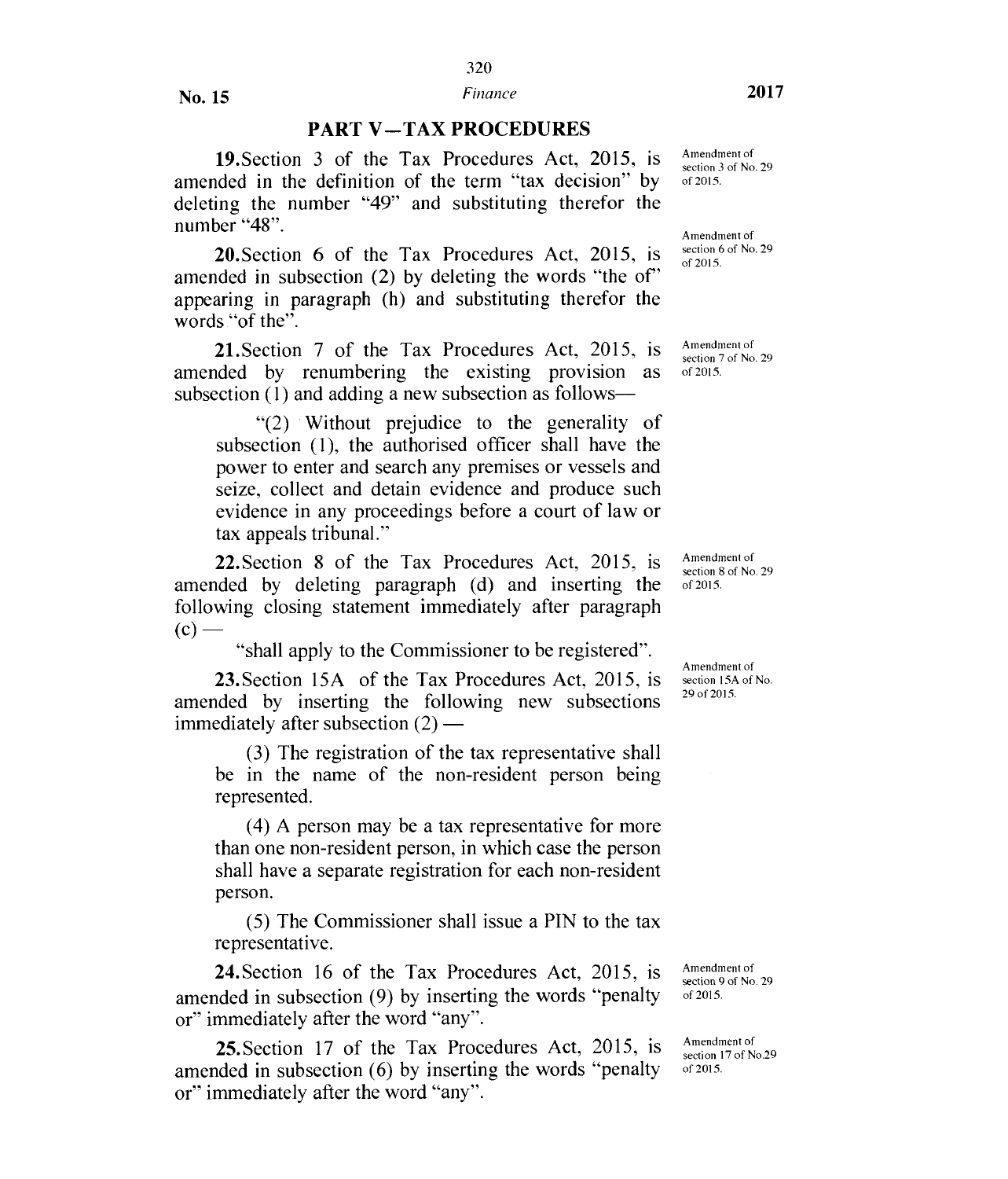321

26.Section 18 of the Tax Procedures Act, 2015, is amended—

- (a) in subsection (2), by deleting paragraph (c); and
- (b) in subsection (3), by inserting the words "penalty or" immediately after the word "any".

27.Section 37B of the Tax Procedures Act, 2015, is amended by—

- (a) deleting the expression "31st December, 2017" appearing in item (b) and substituting therefor the expression "30th June 2018";
- (b) inserting the following new paragraph immediately after paragraph (b)—
	- "(c) the voluntarily declared funds have been transferred back to Kenya."
- (c) deleting the proviso appearing after paragraph (b) and substituting therefor the following new proviso—

Provided that—

- (a) this section shall not apply in respect of any tax where the person who should have paid  $\text{tax}$ 
	- (i) has been assessed in respect of the tax or any matter relating to the tax; or
	- (ii) is under audit or investigation in respect of the undisclosed income or any matter relating to the undisclosed income;
- (b) where no funds have been transferred within the period of the amnesty, there shall be a fiveyear period for remittance but a penalty of 10% shall be levied on the remittance.

28.Section 42A of the Tax Procedures Act, 2015 is amended by inserting the following new subsections immediately after subsection  $(4)$ —

Amendments to section 42A of No 29 of 2015.

"(4A) The Commissioner may at any time exempt any supplier from the provisions of this section if such supplier has sufficiently demonstrated that due to the nature of his business, and due to the application of this section, he is going to be in a continuous credit position for a period of not less than twenty-four months.

Amendments to section 37B of Act No 29 of 2015.

Amendment of section 18 of No.29 of 2015.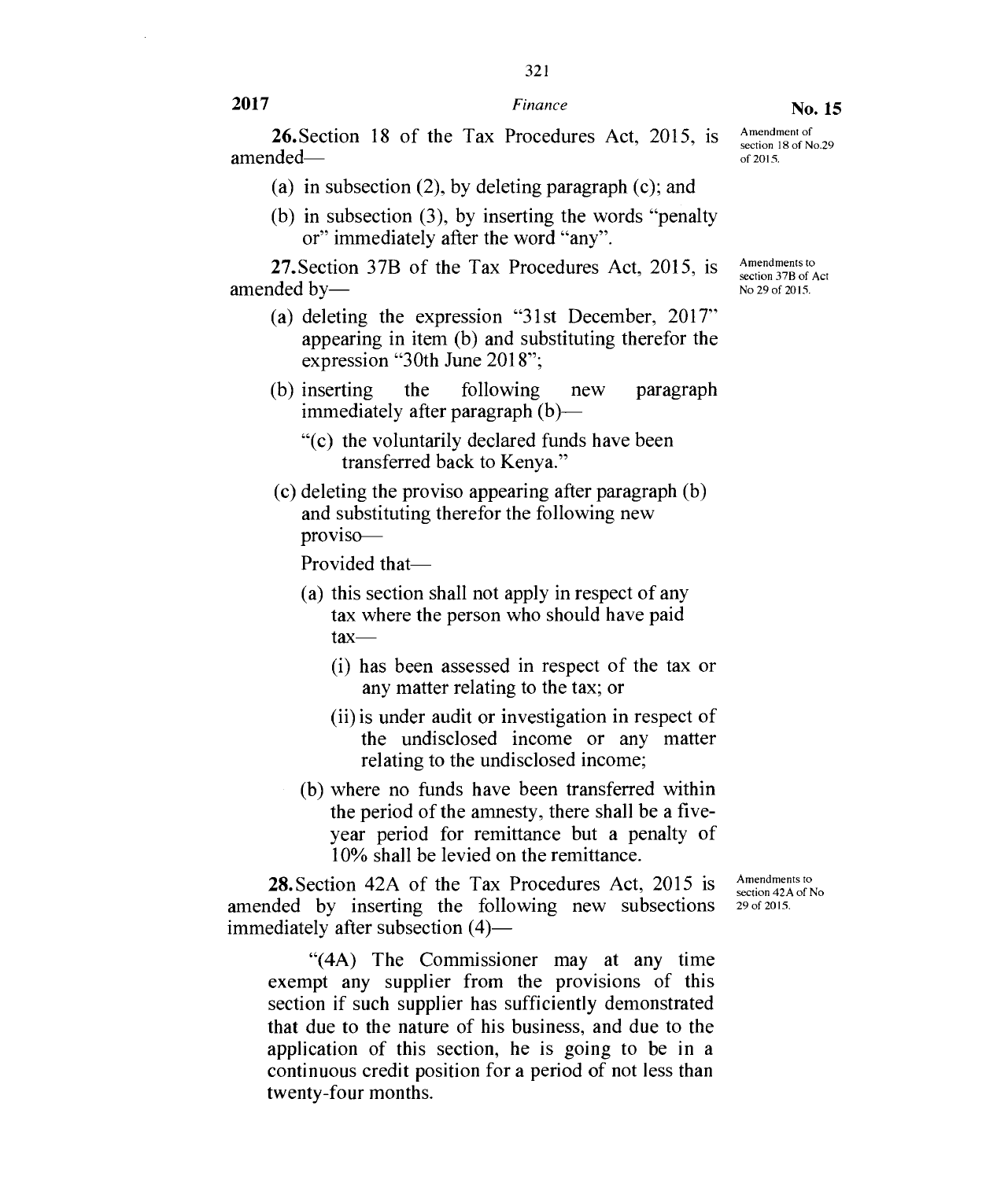(4B) The tax withheld under this section shall be remitted to Commissioner on or before the twentieth day of the month following the month in which the deduction is made.

(4C) A person who is required under this section to withhold tax commits an offence if the person —

- (a) fails to withhold the whole amount of the tax which should have been withheld; or
- (b) fails to remit the amount of the withheld tax to the Commissioner by the twentieth day of the month following that in which the deduction was made.

(4D) A person who commits an offence under subsection (4C) is liable on conviction to a penalty of ten per cent of the amount involved.

#### PART VI—MISCELLANEOUS

29.Section 29A of the Betting, Lotteries and Gaming Act is amended in sub-section (1) by deleting the words "seven point five" and substituting therefor the word "thirty-five".

30.Section 44A of the Betting, Lotteries and Gaming Act is amended in sub-section (1) by deleting the word "five" and substituting therefor the word "thirty-five".

31.Section 55A of the Betting, Lotteries and Gaming Act is amended in sub-section (1) by deleting the word "twelve" and substituting therefor the word "thirty-five".

32.Section 59B of the Betting, Lotteries and Gaming Act is amended in sub-section (1) by deleting the word "fifteen" and substituting therefor the word "thirty-five".

33.Section 69 of the Betting, Lotteries and Gaming Act is deleted and substituted therefor the following new section—

Revenue to be paid 69. Save for the taxes provided for into the Consolidated index sections 29A 44A 55A and 59B any under sections 29A, 44A, 55A and 59B, any other monies received under this Act by or on behalf of the Board by way of fees, shall be paid into the Consolidated Fund.

34. The Marine Insurance Act is amended by inserting the following new section immediately after section 3—

Amendment of section 29A of Cap.131.

Amendment of section 44A of Cap. 13 I.

Amendment of section 55A of Cap.131.

Amendment of section 59B of Cap.131.

Amendment of section 69 of Cap. 131.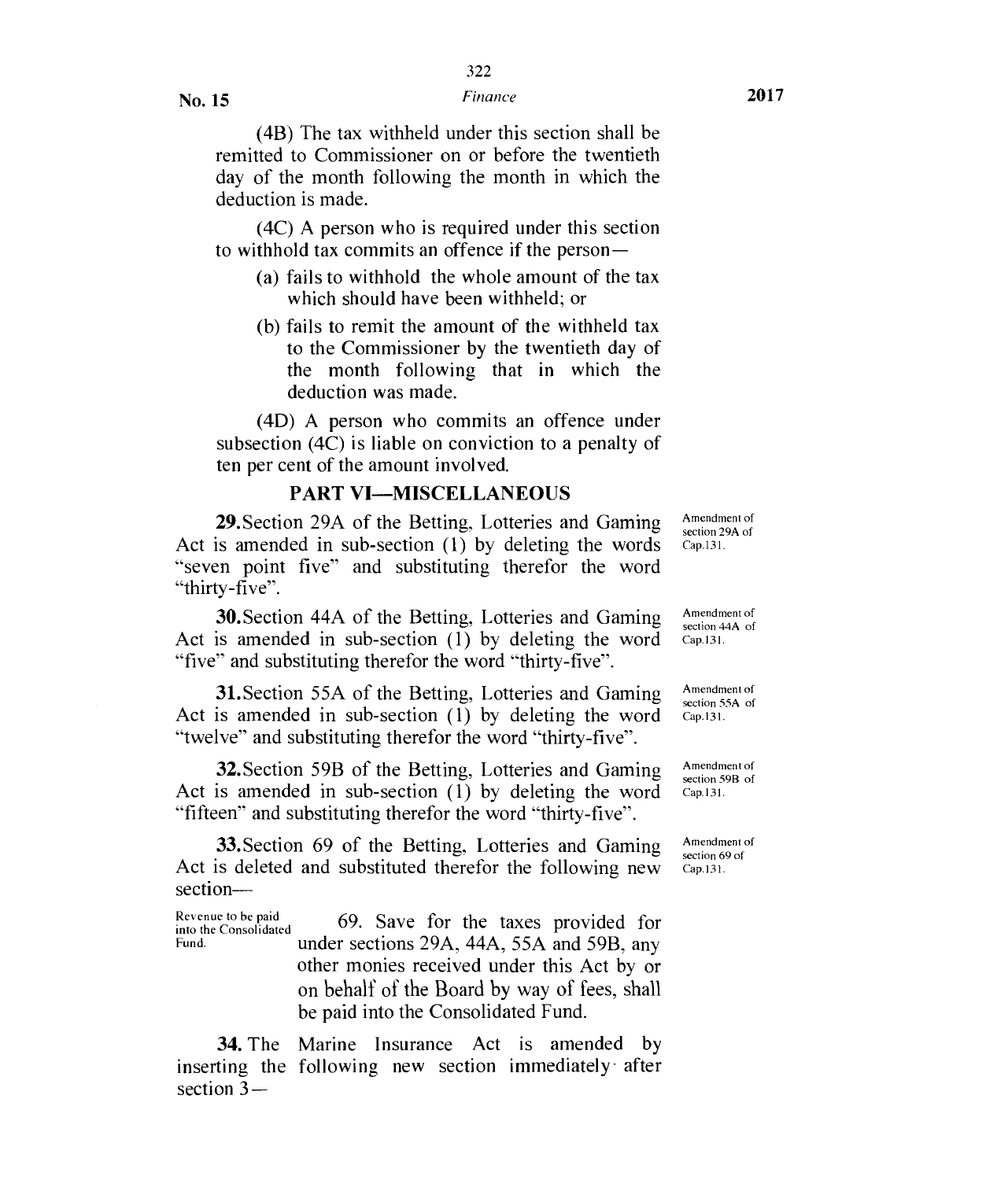## **2017** *Finance* **<b>No. 15**

Marine cargo Insurance Marine cargo Insurance  $3A.$  A contract of marine cargo insurance is a contract whereby the insurer undertakes to indemnify the assured, in manner and to the extent thereby agreed, against the losses incident to any movable property other than ship including money and other valuable securities.

35. The Marine Insurance Act is amended by inserting the following new section immediately after section 16—

16A. A person with insurable interest in marine cargo shall place marine cargo insurance with an insurer registered under this Act unless prior exemption has been granted by the Commissioner. Insurable interest in marine cargo.

**36.** The First Schedule to the Kenya Revenue Authority Act is amended in Part I by inserting the following new paragraphs immediately after paragraph 8-

9. Value Added Tax Act, 2013.

10. Excise Duty Act, 2015.

11. Tax Procedures Act, 2015.

12. Miscellaneous Fees and Levies Act, 2016.

37.Section 2 of the Stamp Duty Act is amended by inserting the following new definitions in proper alphabetical sequence—

"Islamic finance arrangement" has the meaning assigned to it in section 2 of the Income Tax Act;

"Islamic finance return" has a meaning assigned to it in section 2 of the Income Tax Act;

"Islamic property finance" means property or land leased or sold to a financial institution and then leased or resold to a person for a return in accordance with Islamic law;

*"Sukuk"* has the meaning assigned to it in section 2 of the Public Finance Act, 2012.

**38.** Section 5 of the Stamp Duty Act is amended in the proviso, by inserting the words "or an Islamic property finance arrangement" immediately after the word "mortgage".

Amendment of<br>Cap.390.

Amendment of First Schedule to Cap. 469.

Amendment of section 2 of Cap. 480.

No. 18 of 2012.

Amendment of section 5 of Cap.480.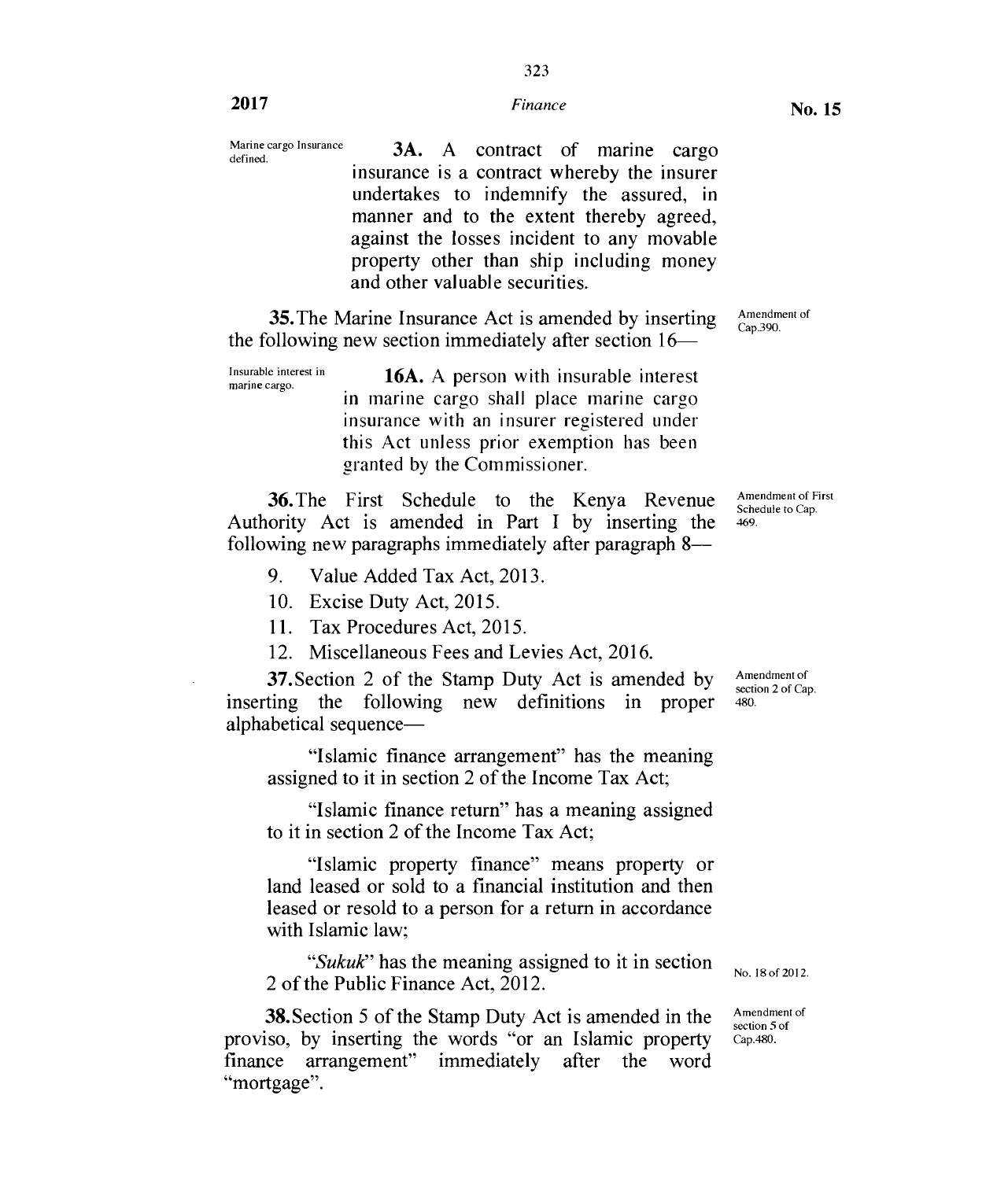39.Section 27 of the Stamp Duty Act is amended by inserting the words "or Islamic finance return" immediately after the word "interest" wherever it appears.

40.The Stamp Duty Act is amended by inserting a new section immediately after section 68 as follows—

Islamic property finance arrangement

**68A.** In any mortgage under which—

- (a) a financial institution provides an Islamic finance arrangement that enables a person to own property or land; and
- (b) where the title or interest in the property or land is first transferred to the financial institution from the vendor and afterwards to that person,

the duty shall be charged on the transfer of the title or interest to the financial institution by the vendor but shall not be charged on the transfer of the title or interest from the financial institution to that person.

41.The Stamp Duty Act is amended by inserting the following new section immediately after section 96A—

Insertion of section 96B in Cap.480.

relating to *Sukuk* 

Exemption from **96B.** (1) A *Sukuk* arrangement shall be payment of stamp duty on transfer of title exempt from stamp duty where the relating to Sukuk arrangement requires the transfer of title in an asset if—

- (a) at the beginning of the arrangement, the title shall be transferred from the original owner of the asset to the entity representing the interests of the *Sukuk* holders; and
- (b) during or at the end of the arrangement, the title shall be transferred back to the original owner of the asset from the entity representing the interests of the *Sukuk* holders.

Amendment of section 27 of Cap 480.

Insertion of section 68A in Cap.480.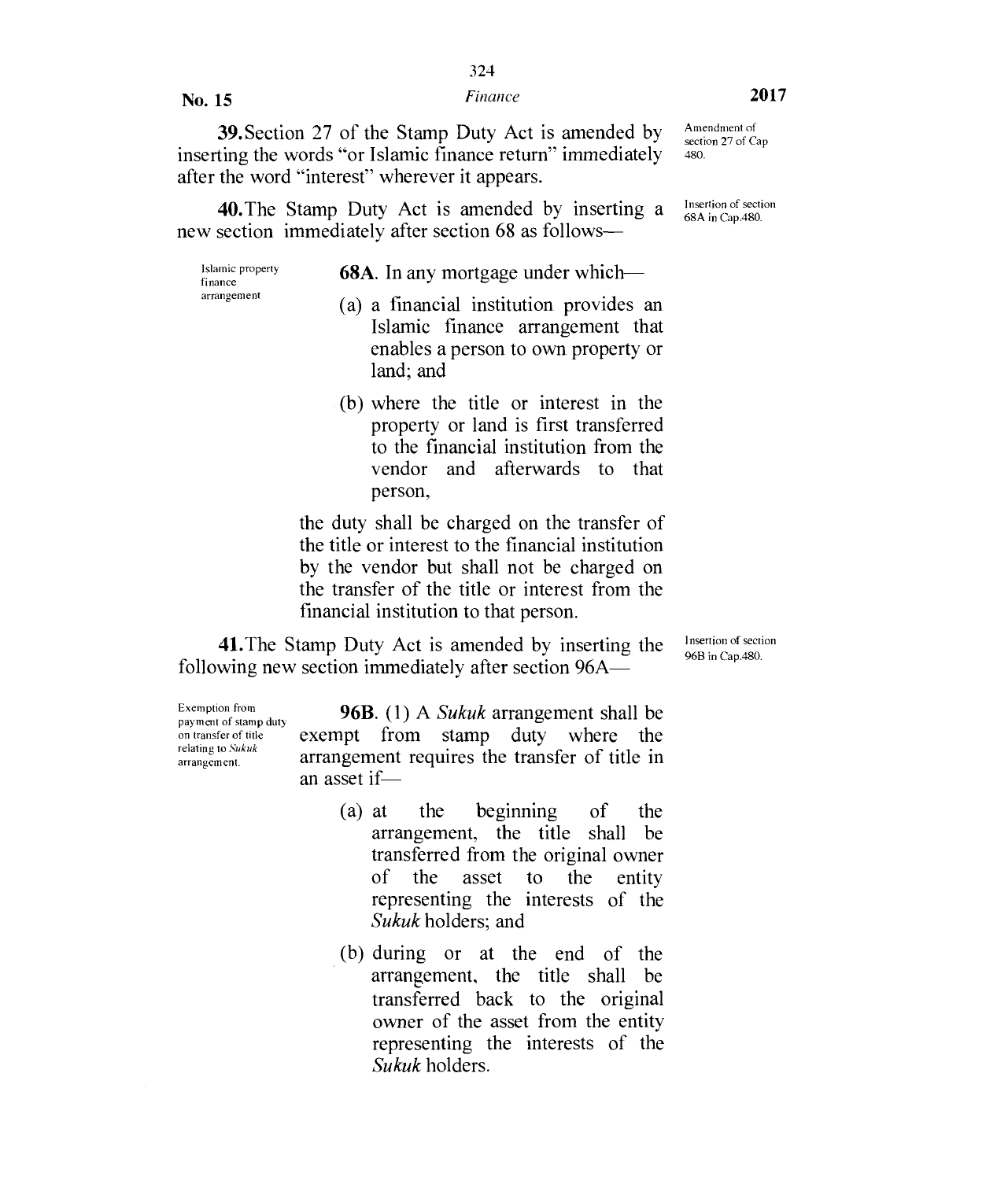(2) An exemption under subsection (1) shall also apply if the asset is replaced during the term of the *Sukuk* arrangement:

Provided that the conditions specified in subsection (1) (a) and (b) are satisfied.

(3) An arrangement shall not be exempt from stamp duty if—

- (a) the title to the asset is transferred during or after the *Sukuk*  arrangement to any party other than the original owner;
- (b) the arrangement is not effected for genuine commercial reasons; or
- (c) the arrangement forms part of arrangements whose main purpose is the evasion of a tax liability under any tax law.

42.The Schedule to the Stamp Duty Act is amended in paragraph 4 of the part headed the "General Exemption" by inserting the word *"Sukuk"* immediately after the words "Government security".

43.Section 5 of the Retirement Benefits Act, 1997, is amended by inserting a new paragraph immediately after  $paragnh (b)$  as follows—

(ba) approve trustees' remuneration approved by members during the annual general meeting after every three years.

44.Section 26 of the Retirement Benefits Act, 1997, is amended in subsection (2) by adding a new paragraph immediately after paragraph (d) as follows—

(e) does not comply with the guidelines or practice notes issued by the Authority.

45.Section 34 of the Retirement Benefits Act, 1997, is amended by inserting a new subsection immediately after subsection (4B) as follows—

(4C) Despite the provisions of subsection (4B), the Authority shall require a person who fails to submit any statutory return by the due date to the

Amendment of Schedule to Cap.480.

Amendment of section 5 of No. 3 of 1997.

Amendment of section 26 of No. 34 of 1997.

Amendment of section 34 of No. 3 of 1997.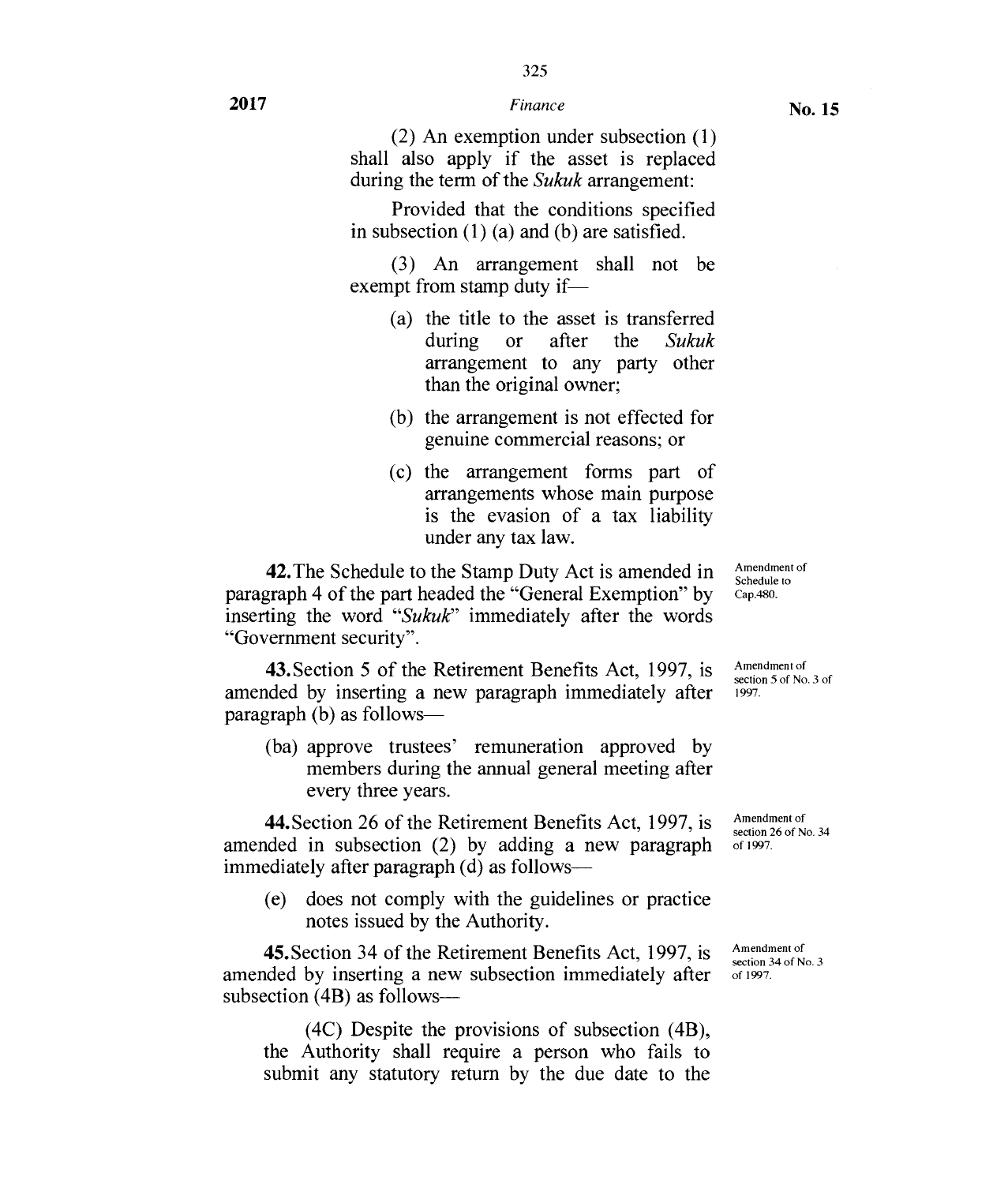Authority to pay a penalty of one hundred thousand shillings and where the returns remain un-submitted, the person, in addition to the prescribed penalty, shall pay a further fine of one thousand shillings for each day or part thereof during which the offence continues:

Provided that a person who pays a penalty under this subsection shall also be liable to prosecution in court for the same offence.

46. Section 53 of the Kenya Deposit Insurance Act, 2012, is amended by inserting the following new subsection immediately after subsection (2) —

"(3) The Cabinet Secretary, may under exceptional circumstances, extend the term of receivership, for a further period not exceeding twelve months". Amendment of

47. Section 2 of the Public Finance Management Act, 2012, is amended—

- (a) in the definition of "national government security" by inserting the word *"Sukuk"* immediately after the words "Treasury Bond"
- (b) by inserting the following new definitions in proper alphabetical sequence-

*"Sukuk"* means certificates of equal value, representing undivided shares in ownership of tangible or intangible assets, usufruct of assets; services or an investment activity, structured in conformity with Islamic law;

"Islamic finance return" has the same meaning assigned to it under section 2 of the Income Tax Act;

(c) by inserting the following new subsection immediately after subsection (2)—

(3) For the purposes of this Act, the reference to the term 'interest' in relation to a national government security shall also apply to reference to Islamic finance return on *Sukuk.* 

48.Section 205 of the Public Finance Management Act, 2012, is amended by inserting the following new subsections immediately after subsection (3)—

Amendment of section 205 of No. 18 of 2012.

Amendment of section 53 of No. 10 of 2012.

section 2 of No.  $18$ <br>of  $2012$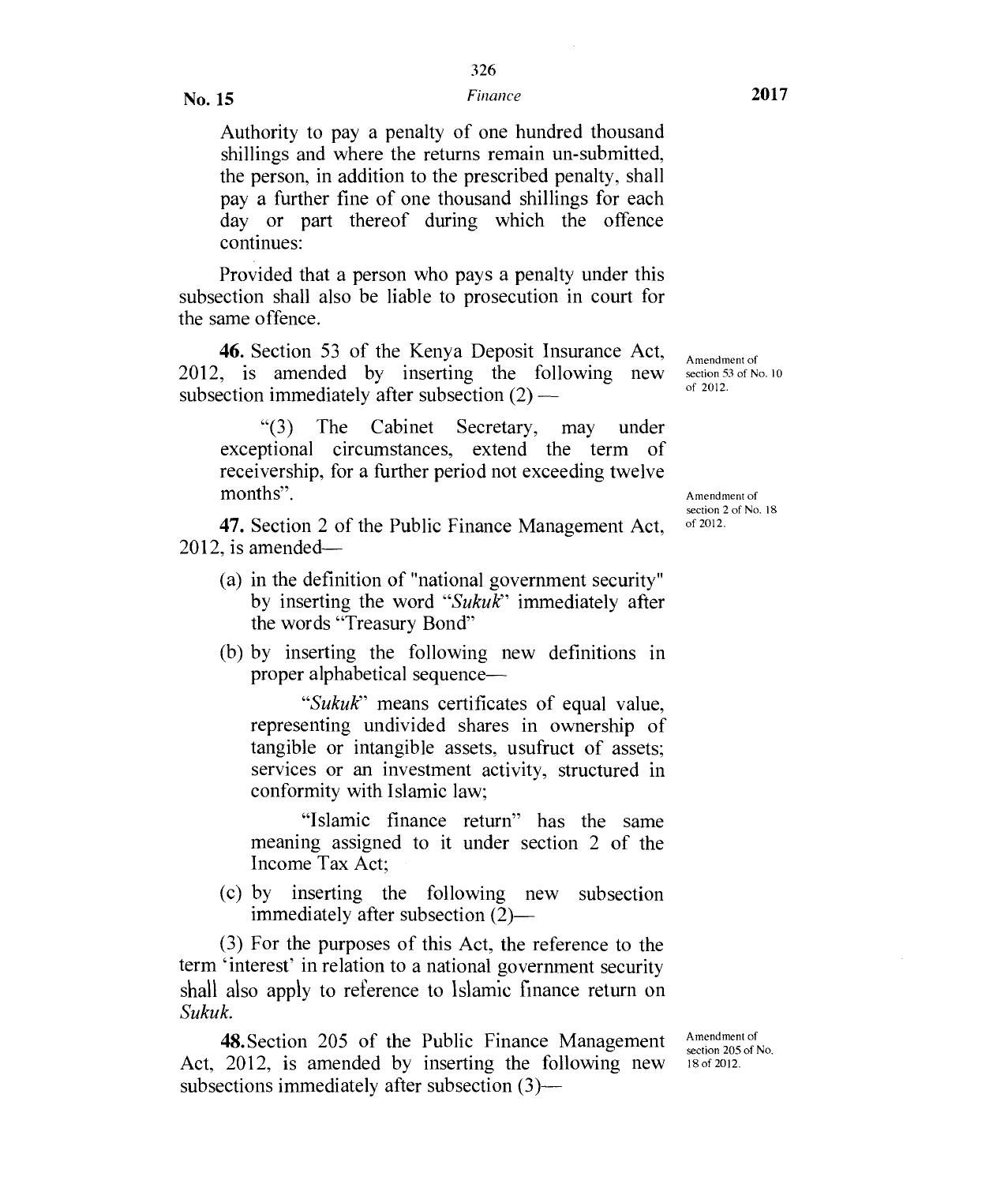327

(3A) Despite the generality in subsection (1), the Cabinet Secretary may make regulations for raising money by issuing a *Sukuk* bond which shall specify the purpose for which money may be raised.

(3B) Money raised through a *Sukuk* bond may be raised within or outside Kenya in Kenya shillings or in any other currency or medium of exchange.

49.Section 12 of the Sports Act, 2013, is amended in subsection (2) by inserting the words "'taxes levied under the Betting, Lotteries and Gaming Act" immediately before the word "investments" in paragraph (a)".

50.The Tax Appeals Tribunal Act, 2013, is amended in section 13(7) by deleting the proviso thereto.

51.Section 4 of the Co-operative Societies Act, 1997, is amended by inserting the words "or adherence to the principles of Islamic law" immediately after the word "members" appearing in paragraph (a).

52.Section 2 of the Sacco Societies Act, 2008, is amended—

- (a) in the definition of the word "deposit", by inserting the words "a return" immediately after the word "interest";
- (b) in the definition of the expression "deposit taking business", by deleting the words "to members" appearing at the end of paragraph (b) and substituting therefor the words "or funding or in compliance with the Islamic law";
- (c) in the definition of the expression "sacco business", by inserting-
	- (i) the words "or in compliance with Islamic law" immediately after the words "in accordance with this Act,"
	- (ii) the word "finance" immediately after word "loans" appearing in paragraph (a); and
	- (iii) the words " providing finance" immediately<br>after the words "against borrowing" after the words "against borrowing" appearing in paragraph (b).

53.Section 23 of the Sacco Societies Act, 2008, is amended by inserting a new subsection immediately after subsection (2) as follows—

Amendment of section 23 of No.14 of 2008.

section 12 of No. 25 of 2013.

Amendment of

Amendment to section 13 of No. 40 of 2013. Amendment of section 4 of No.12 of 1997.

Amendment of section 2 of No. 14 of 2008.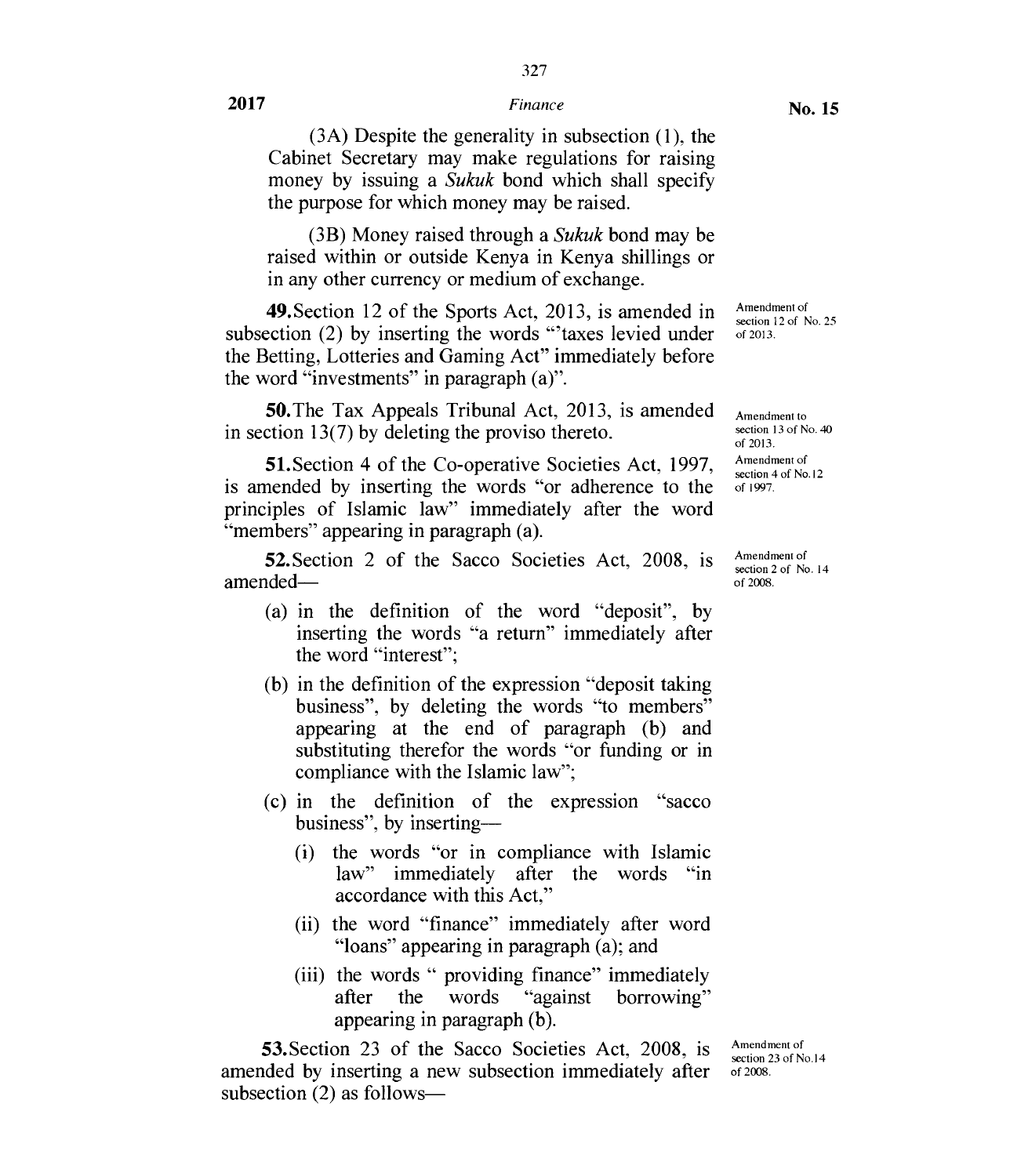(3) The Cabinet Secretary may, in consultation with the Authority, make regulations providing for the licensing and supervision of co-operative societies carrying out deposit taking business in compliance with Islamic law.

54.Section 68 of the Sacco Societies Act, 2008, is amended by renumbering the existing provision as (1) and inserting a new subsection as follows—

(2) Despite the generality of subsection (1), the Cabinet Secretary may, after consultation with the Authority make regulations providing for the licensing and supervision of SACCOS carrying out deposit taking business in compliance with Islamic law.

55.Section 10 of the Public Procurement and Asset Disposal Act, 2015, is amended —

(a) in subsection  $(1)$ —

- (i) by deleting paragraph (b) and substituting therefor the following new paragraph –
- (b) two members who shall be appointed by the Cabinet Secretary after nomination through a fair process  $by-$ 
	- (i) the Institute of Certified Public Accountants of Kenya, and
	- (ii) the Kenya Institute of Supplies Management'
	- (ii) by deleting paragraph (c);
	- (iii) by inserting the following new paragraph immediately after paragraph (e)—
		- (f) four other persons appointed by the Cabinet Secretary;
- (b) in subsection (2) by deleting the words "balance and gender parity" appearing at the end and substituting therefor the words "and gender balance".

56.Section 29 of the Public Procurement and Asset Disposal Act, 2015, is amended —

Amendment of section 29 of No. 33 of 2015.

- (a) in subsection  $(1)$ 
	- (i) by deleting the words "balance and gender parity" appearing immediately after the word "regional" and substituting therefor the words "and gender balance"

Amendment of section 68 of No.14 of 2008.

Amendment of section 10 of No. 33 of 2015.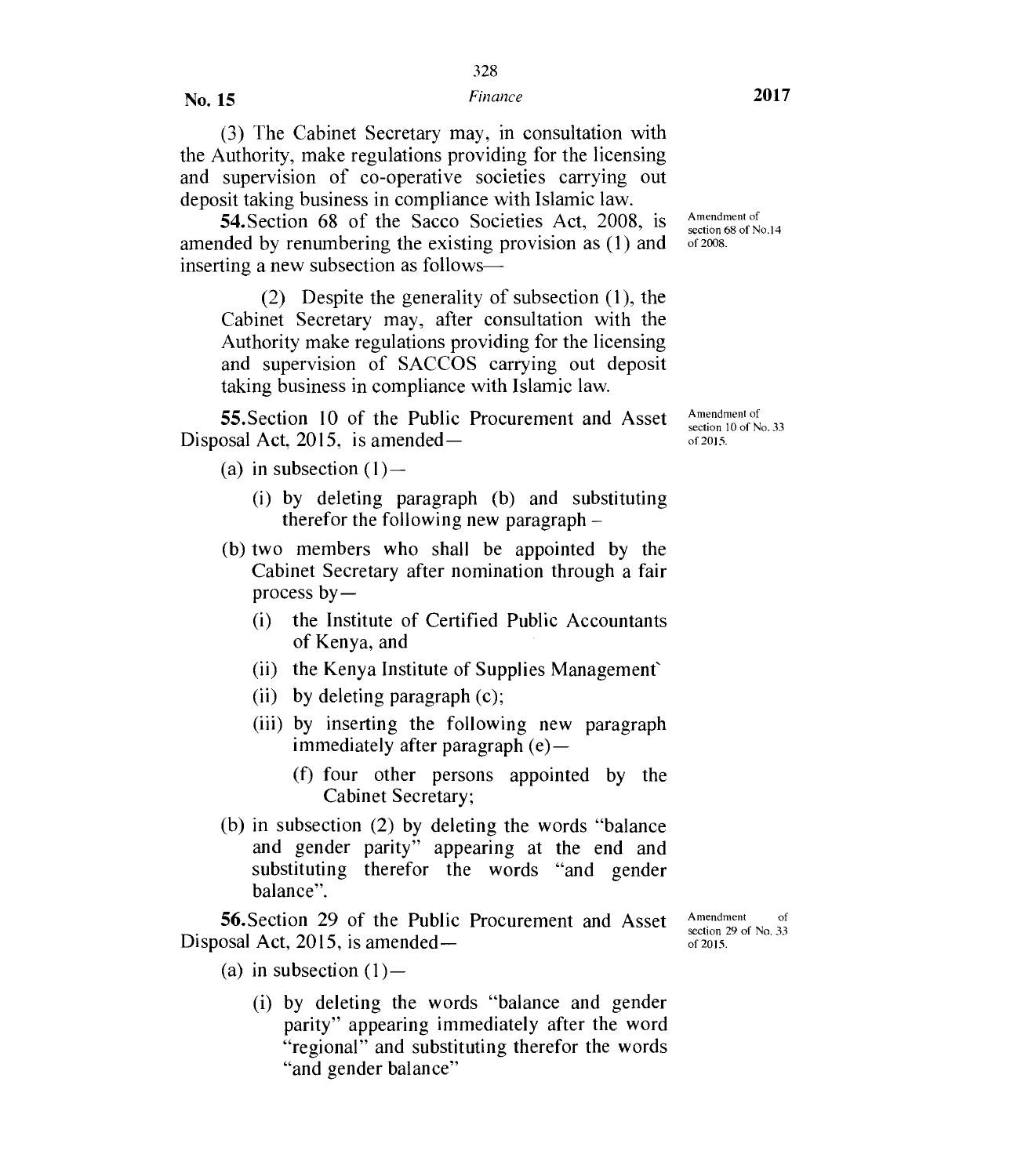No. **15** 

**2017** *Finance* 

#### (ii) by deleting the word "fourteen" appearing at the beginning of paragraph (b) and substituting therefor the word "seven";

- (iii) by inserting the following new paragraph immediately after paragraph (b)—
	- (c) seven other persons appointed by the Cabinet Secretary.
- (b) in subsection  $(2)$ 
	- (i) by deleting the word "three" appearing in paragraph (a) and substituting therefor the word "two";
	- (ii) by deleting the word "three" appearing in paragraph (c) and substituting therefor the word "one";
	- (iii) by deleting the word "three" appearing in paragraph (d) and substituting therefor the word "one":
	- (iv) by deleting paragraph (e) and substituting therefor the following new paragraph  $(e)$ —
		- (e) one person nominated by the Institute of Engineers of Kenya;
	- (v) by inserting the following new paragraph immediately after paragraph (e) —
		- (f) one person nominated by the Architectural Association of Kenya.

57.The Public Procurement and Asset Disposal Act, 2015, is amended by inserting the following new section immediately after Section 114–

Insertion of a new section in No. 33 of 2015.

*K—Specially Permitted Procurement* 

114A. Specially permitted procurement procedure.

(1) A procuring entity may use a procurement procedure specially permitted by the National Treasury.

(2) The National Treasury may allow the use of specially permitted procedure —

(a) where exceptional requirements make it impossible, impracticable or uneconomical to comply with the Act and the Regulations;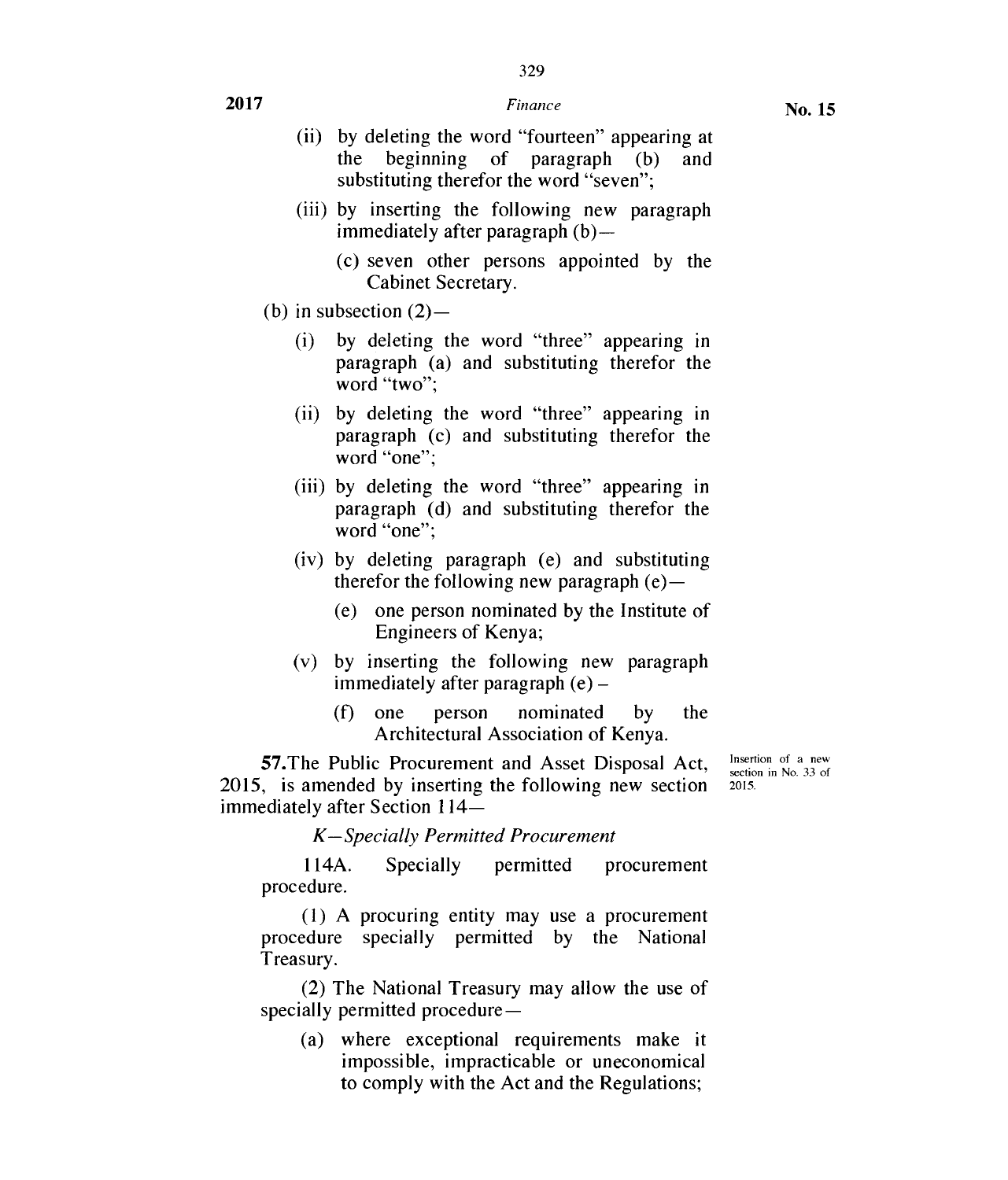- (c) for specialized or particular requirements which are regulated or governed by harmonized international standards or practices;
- (d) where strategic partnership sourcing is applied;
- (e) where credit financing procurement is applied; or
- (f) in such other circumstances as may be prescribed.

(3) The Cabinet Secretary may prescribe the procedure for carrying out specially permitted procurements under this section.

58.The First Schedule to the Miscellaneous Fees and Levies Act, 2016, is amended in Part II by inserting the words "or Special Economic Zones" immediately after the words "Export Processing Zones".

59.The Second Schedule to the Miscellaneous Fees and Levies Act, 2016, is amended—

(a) in Part  $A -$ 

- (i) by inserting the words "or Special Economic Zones" immediately after the words "Export Processing Zones" appearing in paragraph (ii);
- (ii) by inserting the following new paragraph immediately after paragraph (xxi) —
	- (xxia) goods imported for the construction of liquefied petroleum gas storage facilities as approved by the Cabinet Secretary responsible for liquefied petroleum gas.

(b) in Part  $B$ —

- (iii) by inserting the following new paragraph immediately after paragraph  $(v)$  —
	- (va) goods imported for the construction of liquefied petroleum gas storage facilities as approved by the Cabinet

Amendment of First Schedule to No. 29 of 2016.

Amendment of Second Schedule to No. 29 of 2016.